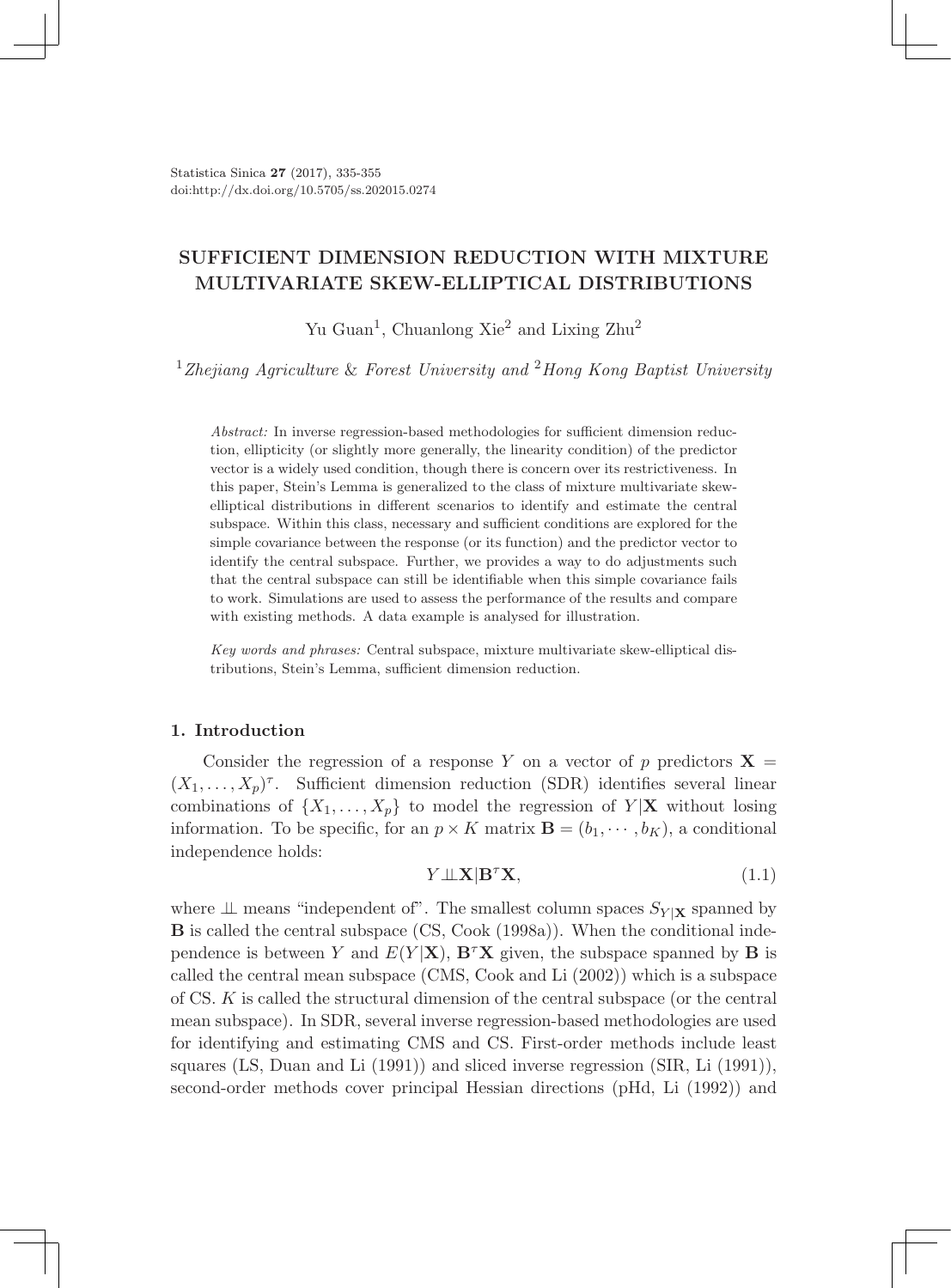sliced average variance estimation (SAVE, Cook and Weisberg (1991)). A hybrid of first-order and second-order methods is directional regression (DR, Li and Wang (2007)). Examples of recent improvements are discretization-expectation estimation (DEE, Zhu, Zhu and Wang (2010)) and cumulative slicing estimation (CSE, Zhu, Zhu and Feng (2010)).

Current methods require strong assumptions on the predictor vector X. First-order methods such as SIR require that: the conditional mean *<sup>E</sup>*(X*|*B*τ*X) is linear in B*τ*X, and second-order methods such as SAVE require linearity and the conditional variance  $var(\mathbf{X}|\mathbf{B}^T\mathbf{X})$  be a constant matrix. It is known that the linearity condition is slightly weaker than the ellipticity of  $X$ , and that the constant conditional variance assumption is close to the normality. As Cook and Nachtsheim (1994) pointed out, when the distribution of  $X$  deviates substantially from elliptical symmetry, present methods can produce misleading results. To relax these conditions, Cook and Nachtsheim (1994) suggested a re-weighting approach to achieve elliptically symmetric covariates through trimming off some data. In the framework of SIR and SAVE, Li and Dong (2009) and Dong and Li (2010) proposed the central solution space (CSS) method to relax the linearity condition and/or constant conditional variance condition. They proved that CSS is a subspace of CS, and is equal to CS in some cases where the linearity condition (for SIR) and the constant conditional variance condition (for SAVE) are violated. For some skewed X, CSS can still be identified when SIR or SAVE is used. Yet, it is still unclear what kinds of skew distributions satisfy the conditions for CSS to be contained in CS, even be equal to CS, when the linearity condition or/and the constant conditional variance condition is/are violated. Another relevant reference is Cook and Li (2009). Feng, Wang and Zhu (2014) provided a necessary and sufficient condition for the least squares formulation to identify the single index, involving the inverse regression function. But, to the best of our knowledge, there is no published answer this question.

To attack the problem, we revisit Stein's Lemma. Stein's Lemma and Hessian matrix were applied in pHd for normal  $\bf{X}$  (Li (1992)). Cook (1998b) extended its use, and LS can also be regarded as an application of Stein's Lemma. The key feature is that Stein's Lemma successfully links the covariance between *Y* and X to CS. This makes estimating CS easy. Later, it was shown that the linearity condition and the constant conditional variance condition can, respectively, make LS and pHd feasible, see Yin and Cook (2002), and Zhu and Zhu (2009). In this paper, we explore the use of Stein's Lemma for multivariate skew-elliptical distributions and, more generally, mixture multivariate skew-elliptical distributions. These classes include elliptical distributions and mixture elliptical distributions as special cases. They are important in such fields as Bayesian statistics (Azzalini (1985); O'Hagan and Leonhard (1976)), engineering, environmetrics, economics,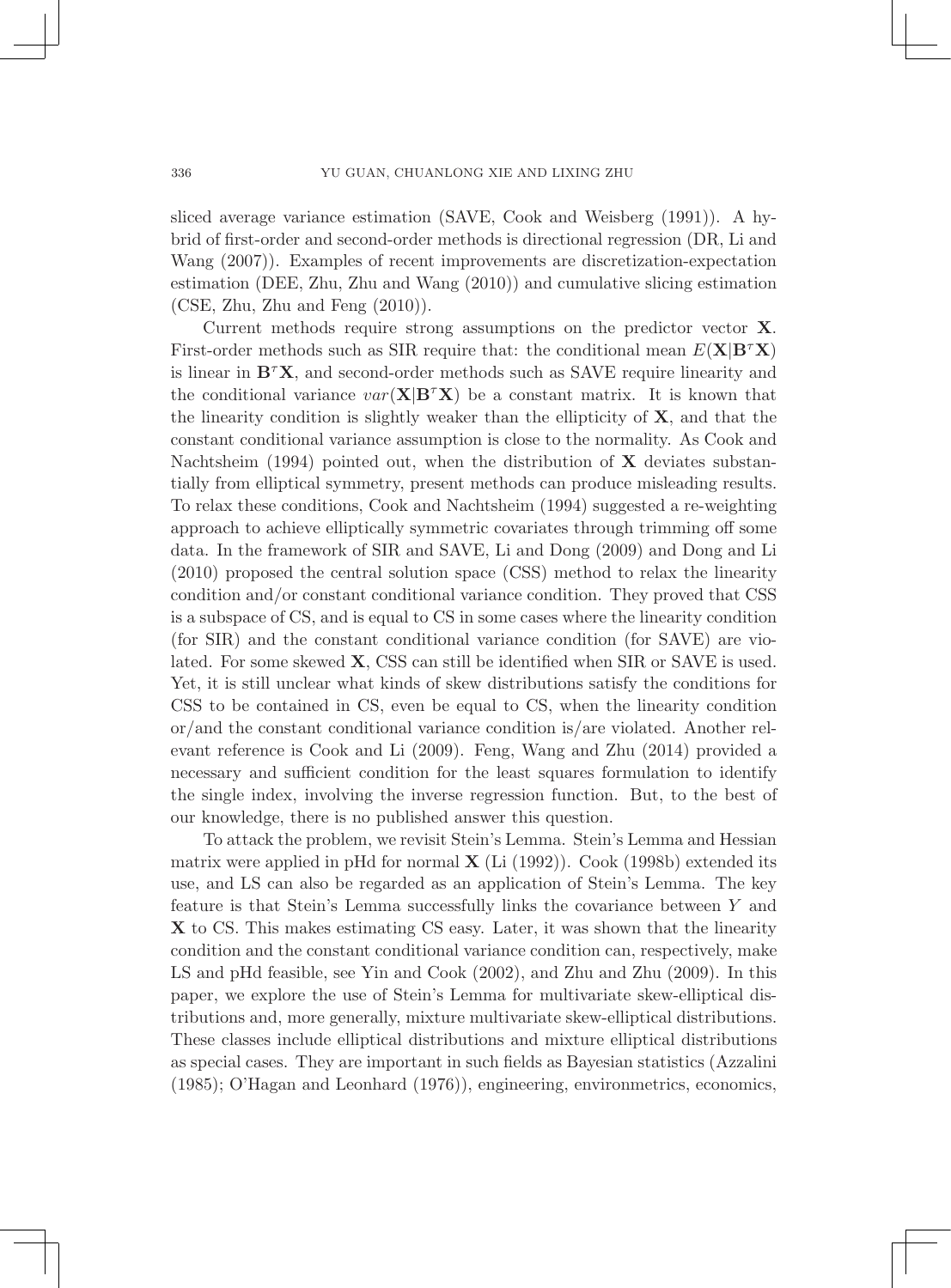and the biomedical sciences (Genton (2004)). The feasibility of SDR for these distributions is of importance as breakthroughs could make the SDR theory more widely applied. To this end, we investigate a generalized Stein's Lemma. Within these classes of distributions, we provide insights on how much the ellipticity can be violated with the central subspace can still identified. A necessary and sufficient condition is provided in Corollary 2.

We note that pHd (Li (1992)) can only identify CMS though it is based on Stein's Lemma. In the present paper, we see that for any single function  $m(Y)$ , the generalized Stein's Lemma can only identify one vector in CS. Without using Hessian matrix, the Stein's Lemma-based method can, at most identify one vector in CMS. We suggest a matrix that integrates all matrices according to a class of functions *m*(*·*) of *Y* , each of which can identify one vector. Such classes of functions were discussed in Yin and Cook (2002), Wu and Li (2011). A very brief description of the algorithm is in Section 3.3. There are several proposals that use different families of functions  $m(\cdot)$ : LS uses the identity function, Zhu and Zhu (2009) uses distribution function of *Y* , Zhu and Zeng (2006) and Zeng and Zhu (2010) use the characteristic function, and Zhu, Zhu and Wang (2010) use the indicator function. Yin and Li (2011) provide a summary.

This paper is organized as follows. Section 2 discusses mixture multivariate skew-elliptical distribution and their special cases. Section 3 presents the generalized Stein's Lemma for some classes of distributions for recovering CS. Section 4 uses stimulations to compare with existing methods. A data example is analysed as illustration in Section 5. Some concluding remarks are in Section 6. Proofs of theorems and propositions are in the Appendix.

### 2. Mixture Multivariate Skew-elliptical Distributions

A general class of multivariate skew-elliptical distributions can be written as

$$
f_{\mathbf{X}}(\mathbf{x}) = c \cdot f_p(\mathbf{x}) \cdot F_q(t(\mathbf{x})), \tag{2.1}
$$

where  $f_p(\mathbf{x})$  is the pdf of a *p*-dimensional elliptical distribution,  $F_q(t(\mathbf{x}))$  is the cumulative distribution function (cdf) of  $t(\mathbf{x})$ , having a *q*-dimensional elliptical distribution and a symmetric function of x, and *c* is a positive scalar guaranteeing that  $f_{\mathbf{X}}(\mathbf{x})$  is a pdf (Branco and Dey (2001)).

Definition 1 (Multivariate elliptical distribution (ME)). A *p−*dimension random vector  $\mathbf{X} = (X_1, \ldots, X_p)^\tau$  is said to have multivariate elliptical distribution,  $\mathbf{X} \sim ME_p(\mu, \Sigma, g^{(p)})$ , if it is continuous with pdf

$$
f_{\mathbf{X}}(\mathbf{x}) = \psi_p(\mathbf{x}; \mu, \Sigma, g^{(p)}) = |\Sigma|^{-1/2} g^{(p)}\{Q(\mathbf{x})\}, \qquad x \in \Omega \subseteq R^p,
$$

where  $Q(x) = (x - \mu)^{\tau} \Sigma^{-1} (x - \mu)$  and  $\Omega$  is support set of  $f_{\mathbf{X}}(x)$ . The density generator function  $g^{(p)}(u)$ ,  $u \ge 0$ , satisfies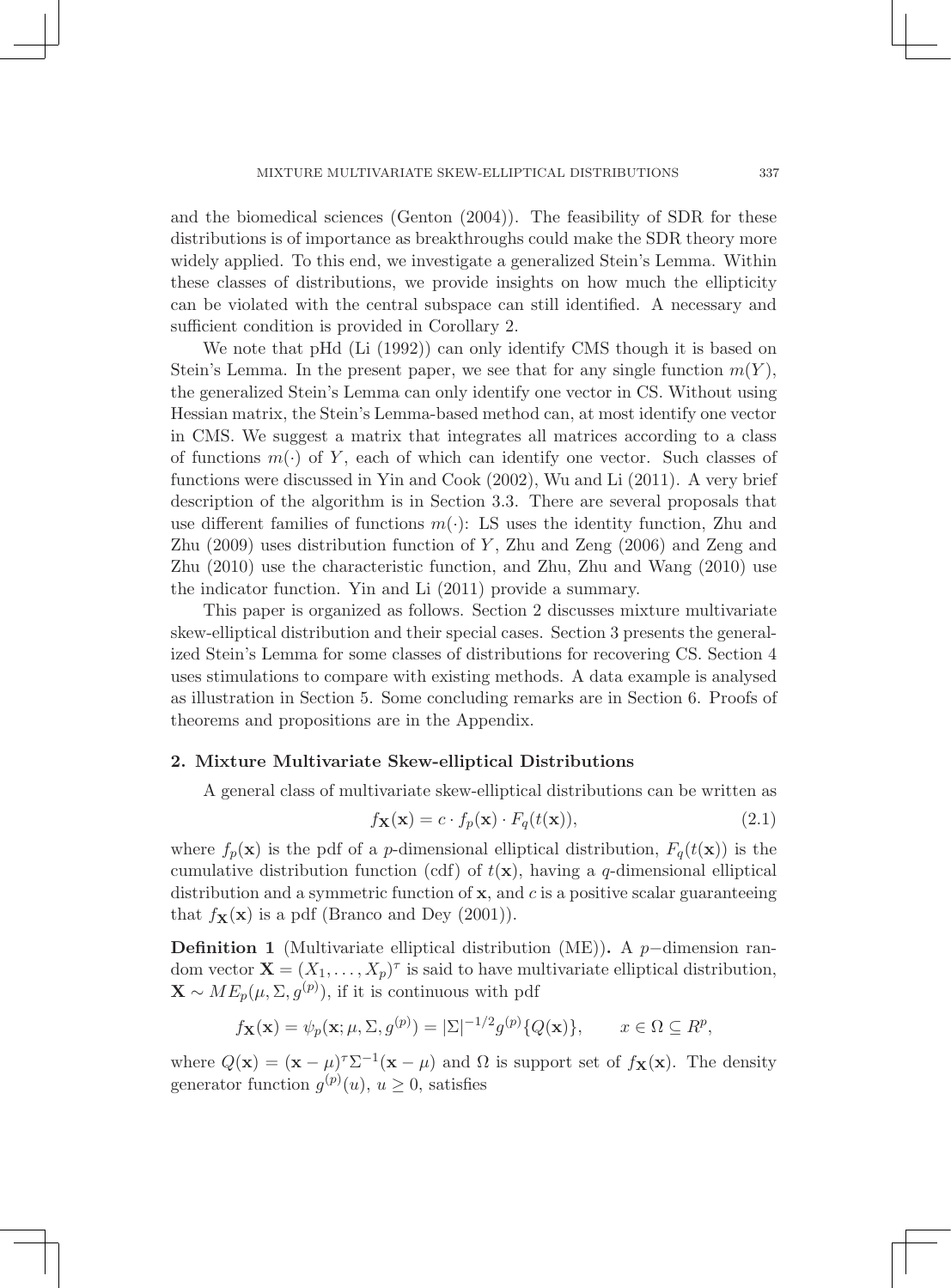$$
\int_0^{\infty} u^{p/2 - 1} g^{(p)}(u) du = \frac{\Gamma(p/2)}{\pi^{p/2}}.
$$

Multivariate elliptical distributions include the multivariate normal, the multivariate *t*, and Pearson type II distributions as special cases.

**Definition 2** (Mixture multivariate elliptical distribution (MME)). If  $X^{(j)}$  =  $(X_1^{(j)},\ldots,X_p^{(j)})^{\tau}$  is  $ME_p(\mu_j,\Sigma_j,g_j^{(p)})$  with density function  $\psi_p(\mathbf{x}^{(j)};\mu_j,\Sigma_j,g_j^{(p)})$  $(j = 1, \ldots, m)$ . **X** follows the mixture multivariate elliptical distribution if its probability density function (pdf) is

$$
f_{\mathbf{X}}(\mathbf{x}) \triangleq \sum_{j=1}^{m} w_j \psi_p(\mathbf{x}; \mu_j, \Sigma_j, g_j^{(p)}) = \sum_{j=1}^{m} w_j |\Sigma_j|^{-1/2} g_j^{(p)} \{Q_j(\mathbf{x})\}, \quad x \in \Omega \subseteq R^p,
$$

where  $Q_j(\mathbf{x})=(\mathbf{x}-\mu_j)^{\tau}\Sigma_j^{-1}(\mathbf{x}-\mu_j)$ , and weights  $w_j\geq 0$  are such that  $\Sigma_{j=1}^m w_j=$ 1. In particularly, if  $\mathbf{X}^{(j)}$  is  $N_p(\mu_j, \Sigma_j)$   $(j = 1, \ldots, m)$ , then the pdf of a mixture multivariate normal is

$$
f_{\mathbf{X}}(\mathbf{x}) = \sum_{j=1}^{m} w_j |\Sigma_j|^{-1/2} (2\pi)^{-p/2} \exp\{-\frac{1}{2}Q_j(\mathbf{x})\}, \qquad x \in R^p.
$$

**Remark 1.** For  $m \geq 2$ , an MME distribution is not an ME distribution. For example, it is easy to see that the pdf of a mixture multivariate normal is multimodal, whereas the pdf of a multivariate normal is unimodal.

Definition 3 (Mixture multivariate skew-elliptical distribution (MMSE)). Suppose  $\mathbf{X}^{(j)} = (X_1^{(j)}, \dots, X_p^{(j)})^{\tau}$  is  $MSE_{p,q}(\mu_j, \Sigma_j, C_j, g_j^{(p+q)}, \nu_j, D_j)$   $(j = 1, \dots, m)$ with the density

$$
f_{p,q}^{(j)}(\mathbf{x}^{(j)};MSE) = \psi_p(\mathbf{x}^{(j)}; \mu_j, \Sigma_j, g_j^{(p)}) \frac{\Psi_q(C_j^{\tau}\mathbf{x}^{(j)} + \nu_j; D_j, g_{Q_j(\mathbf{x}^{(j)})}^{(q)})}{\Psi_q(\nu_j; D_j + C_j^{\tau}\bar{\Sigma}_jC_j, g_j^{(q)})},
$$
  

$$
\mathbf{x}^{(j)} \in \Omega_j \subseteq R^p,
$$

where  $Q_j(\mathbf{x}^{(j)}) = (\mathbf{x}^{(j)} - \mu_j)^{\tau} \sum_{j=1}^{j} (\mathbf{x}^{(j)} - \mu_j)$  and  $\psi_p(\mathbf{x}^{(j)}; \mu_j, \Sigma_j, g_j^{(p)}) = |\Sigma_j|^{-1/2}$  $\times g_j^{(p)}$  { $Q_j(\mathbf{x}^{(j)})$ }, the correlation matrix  $\bar{\Sigma}_j = \sigma_j^{-1} \Sigma_j \sigma_j^{-1}$ ,  $\sigma_j$  is a diagonal matrix formed by the standard deviations of  $\Sigma_j$ , and  $\Omega_j$  is the support set of  $f_{p,q}^{(j)}(\mathbf{x}^{(j)};MSE)$ . The function  $\Psi_q(z;D,g_{Q(\mathbf{x})}^{(q)})$  denotes the q-dimensional centered elliptical cumulative distribution with  $q \times q$  dispersion matrix D and density generator  $g^{(q)}$ , and  $g^{(q)}_{Q(\mathbf{x})} = g^{(p+q)}\{z + Q(\mathbf{x})\}/g^{(p)}\{Q(\mathbf{x})\}$ . A mixture MSE (MMSE) vector X has the pdf:

$$
f_{\mathbf{X}}(\mathbf{x}) = \sum_{j=1}^{m} w_j \cdot f_{p,q}^{(j)}(\mathbf{x}; MSE), \quad w_j \ge 0, \sum_{j=1}^{m} w_j = 1.
$$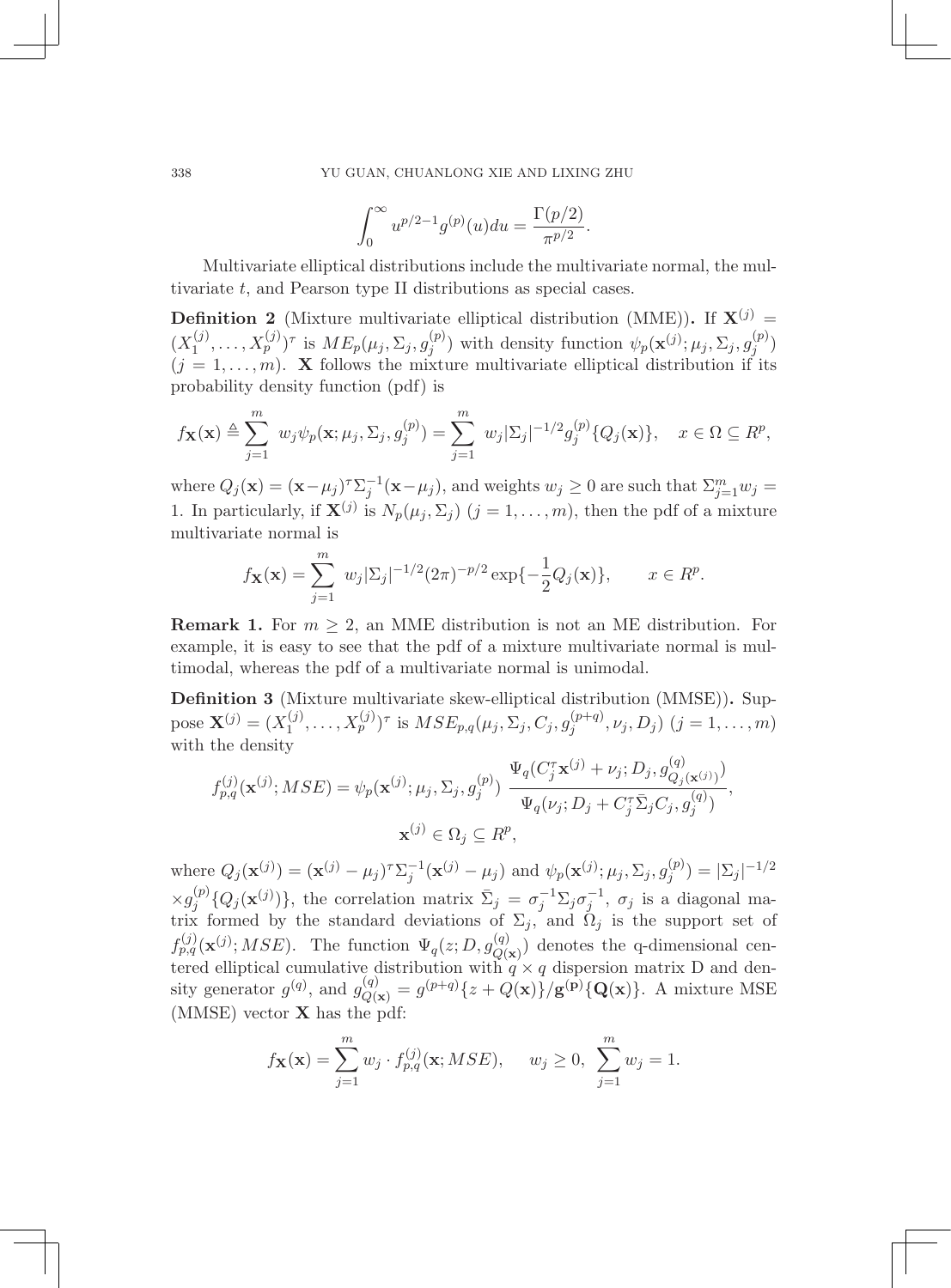We list some special cases.

- (1) When  $m = 1$ , and  $C = 0$ , **X** has a multivariate elliptical distribution  $ME_p(\mu, \Sigma, g^{(p)})$ .
- (2) When  $m = 1$ , MMSE reduces to a multivariate skew-elliptical distribution (MSE), see Arellano-Valle and Genton (2010a). The mean vector and covariance matrix of  $MSE_{p,q}(\mu, \Sigma, C, g^{(p+q)}, \nu, D)$  are usually not equal to  $\mu$  and  $\Sigma$  in the corresponding ME distribution, unless  $C = 0$ .
- (3) When  $m = 1$ , a simple multivariate skew normal (MSN) distribution was introduced by Azzalini and Dalla-Valle (1996), where *X* follows  $SN_p(\mu, \Sigma, C)$ with the pdf

$$
f_{\mathbf{X}}(\mathbf{x},SN) = 2\phi_p(\mathbf{x}; \mu, \Sigma) \Phi(C^{\tau}(\mathbf{x} - \mu)), \quad \mathbf{x} \in R^p,
$$

 $\Phi(t)$  being the cdf of a standard normal. The vector *C* controls the shape and the special case  $C = 0$  corresponds to  $N_p(\mu, \Sigma)$ .

(4)  $\mathbf{X}^{(j)} = (X_1^{(j)}, \ldots, X_p^{(j)})^{\tau}$  is multivariate skew normal  $MSN_{p,q}(\mu_j, \Sigma_j, C_j, \nu_j,$  $D_j$  for  $j = 1, \ldots, m$  with the pdf

$$
f_{p,q}^j(\mathbf{x}^{(j)}; MSN) = \phi_p(\mathbf{x}^{(j)}; \mu_j, \Sigma_j) \frac{\Phi_q(C_j^{\tau}(\mathbf{x} - \mu_j) + \nu_j; D_j)}{\Phi_q(\nu_j; D_j + C_j^{\tau} \overline{\Sigma}_j^{-1} C_j)}, \quad \mathbf{x}^{(j)} \in R^p,
$$

where  $\phi_p(\mathbf{x}^{(j)}; \mu_j, \Sigma_j)$  is the pdf of  $N_p(\mu_j, \Sigma_j)$  and  $\Phi_q(C_j^{\tau}(\mathbf{x} - \mu_j) + \nu_j; D_j)$ is the cdf value of the normal distribution  $N_q(C_j^{\tau}(\mathbf{x} - \mu_j) + \nu_j, D_j)$  at point  $C_j^{\tau}(\mathbf{x}^{(j)} - \mu_j) + \nu_j$ . Then vector **X** is mixture multivariate skew normal (MMSN) with the pdf

$$
f_{\mathbf{X}}(\mathbf{x}) = \sum_{j=1}^{m} w_j \cdot f_{p,q}^j(\mathbf{x}^{(j)}; MSN), \quad w_j \ge 0, \sum_{j=1}^{m} w_j = 1.
$$

There are other special case. See Arellano-Valle and Genton (2010a,b) for recent developments in this area.

### 3. Generalized Stein's Lemma

### 3.1. A brief review of Stein's Lemma

We start with a brief description. Suppose **X** and **U** are jointly normally,  $h(\cdot)$ is a differentiable function satisfying  $E\{|[H(\mathbf{X}) - E(H(\mathbf{X}))|] \mathbf{U} - E(\mathbf{U})\}\| < \infty$ and *E*(*|∂H*(X)*/∂*X*|*) *< ∞*. Then Stein's Lemma has

$$
Cov(H(\mathbf{X}), \mathbf{U}) = Cov(\mathbf{X}, \mathbf{U})E\left[\frac{\partial H(\mathbf{X})}{\partial \mathbf{X}}\right],
$$
\n(3.1)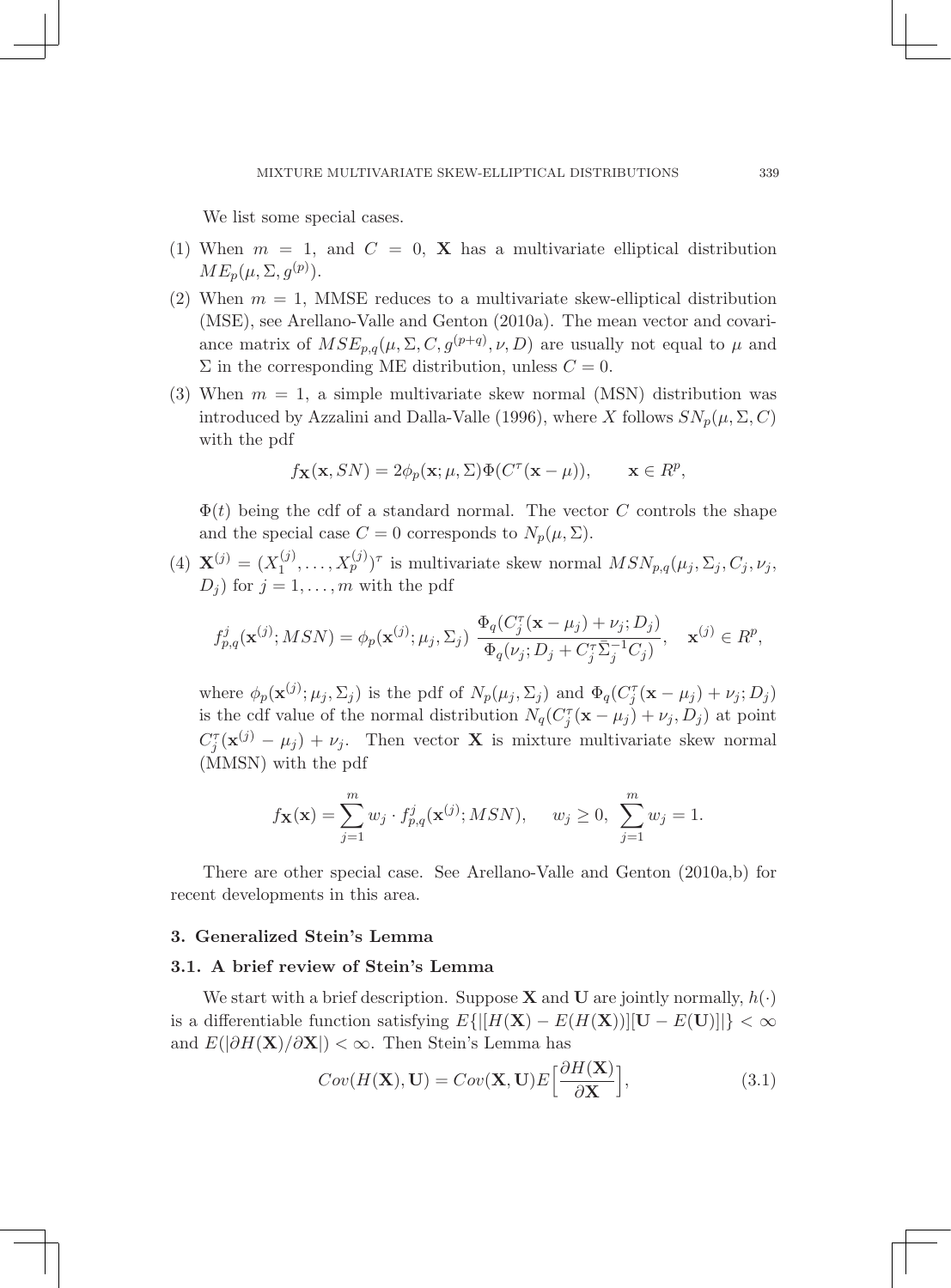where the gradient operator  $\frac{\partial}{\partial \mathbf{X}} = (\frac{\partial}{\partial X_1}, \dots, \frac{\partial}{\partial X_p})^{\tau}$ ,  $\mathbf{X} = (X_1, \dots, X_p)^{\tau}$ , and the superscript " $\tau$ " is the transpose operator. When  $U = X$ , (3.1) reduces to

$$
E\{H(\mathbf{X})[\mathbf{X} - E(\mathbf{X})]\} = Cov(\mathbf{X})E\left[\frac{\partial H(\mathbf{X})}{\partial \mathbf{X}}\right] = Cov(\mathbf{X})E\left[\frac{\partial H(\mathbf{X})}{\partial \mathbf{X}}\right],\tag{3.2}
$$

When we use a transformation  $m(\cdot)$  of *Y*, and  $H(\mathbf{X}) = E(m(Y)|\mathbf{X}) = h(\mathbf{B}^\tau \mathbf{X})$ ,

$$
E\{m(Y)[\mathbf{X} - E(\mathbf{X})]\} = Cov(\mathbf{X})\mathbf{B}E\left[\frac{\partial h(\mathbf{B}^T \mathbf{X})}{\partial \mathbf{B}^T \mathbf{X}}\right].
$$
 (3.3)

A similar relationship holds when the underlying distribution of  $X$  is elliptically symmetric, see for example Yin and Cook (2002) and Zhu and Zhu (2009). Therefore,  $Cov(\mathbf{X})^{-1}E\{m(Y)[\mathbf{X} - E(\mathbf{X})]\}$  can be used to identify one base vector in CS. Estimating this vector is simple and computationally efficient. We generalize this to mixture multivariate skew-elliptical distributions, and discuss several special scenarios.

## 3.2. Generalized Stein's Lemma for mixture multivariate skew-elliptical distributions

We generalize Stein's Lemma to handle mixture multivariate skew-elliptical distributions (MMSE). Stein's Lemma for multivariate elliptical distribution was derived by Landsman and Neslehováb (2008).

**Theorem 1** (Stein's Lemma for MMSE). Let **X** be MMSE,  $G_j^{(p)}(u) = \int_u^{+\infty} (1/2)$  $g_j^{(p)}(t)dt$  for  $u \in (0, \infty)$  and  $j = 1, \ldots, m$ *. For given differentiable functions*  $H(·)$  $\mathcal{L}$  *and*  $m(\cdot)$ *, take*  $H(\mathbf{X}) = E[m(Y)|\mathbf{X}] \triangleq h(\mathbf{B}^{\tau}\mathbf{X})$ *. If* 

$$
G_j^{(p)}\{Q_j(x_i^{(j)})\} \cdot H(x_i^{(j)})|_{x_i^{(j)} \in \partial \Omega} = 0,
$$
  
\n
$$
\Omega = \bigcup_{j=1}^m \Omega_j \subseteq R^p, \ i = 1, \dots, p, \ j = 1, \dots, m,
$$
\n(3.4)

*then*

$$
\sum_{j=1}^{m} w_{j} E_{\mathbf{X}^{(j)}} \Big[ \frac{G_{j}^{(p)} \{ Q_{j}(\mathbf{X}^{(j)}) \} }{g_{j}^{(p)} \{ Q_{j}(\mathbf{X}^{(j)}) \} } \frac{\partial H(\mathbf{X}^{(j)})}{\partial \mathbf{X}^{(j)}} \Big]
$$
\n
$$
= \sum_{j=1}^{m} w_{j} \Sigma_{j} \mathbf{B} E_{\mathbf{X}^{(j)}} \Big[ \frac{\partial h(\mathbf{B}^{\tau} \mathbf{X}^{(j)}) G_{j}^{(p)} \{ Q_{j}(\mathbf{X}^{(j)}) \} }{g_{j}^{(p)} \{ Q_{j}(\mathbf{X}^{(j)}) \} } \Big]
$$
\n
$$
= E_{\mathbf{X}} [m(Y) (\mathbf{X} - \mu^{*})] - \sum_{j=1}^{m} w_{j} \Sigma_{j} E_{\mathbf{X}^{(j)}} \Big[ m(Y) \frac{G_{j}^{(p)} \{ Q_{j}(\mathbf{X}^{(j)}) \} }{g_{j}^{(p)} \{ Q_{j}(\mathbf{X}^{(j)}) \} } \frac{\partial {\{\ln \Psi_{q}(C_{j}^{\tau} \mathbf{X}^{(j)} + \nu_{j}; D_{j}, g_{Q_{j}(\mathbf{X}^{(j)})}) \} }{\partial \mathbf{X}^{(j)}} \Big], \tag{3.5}
$$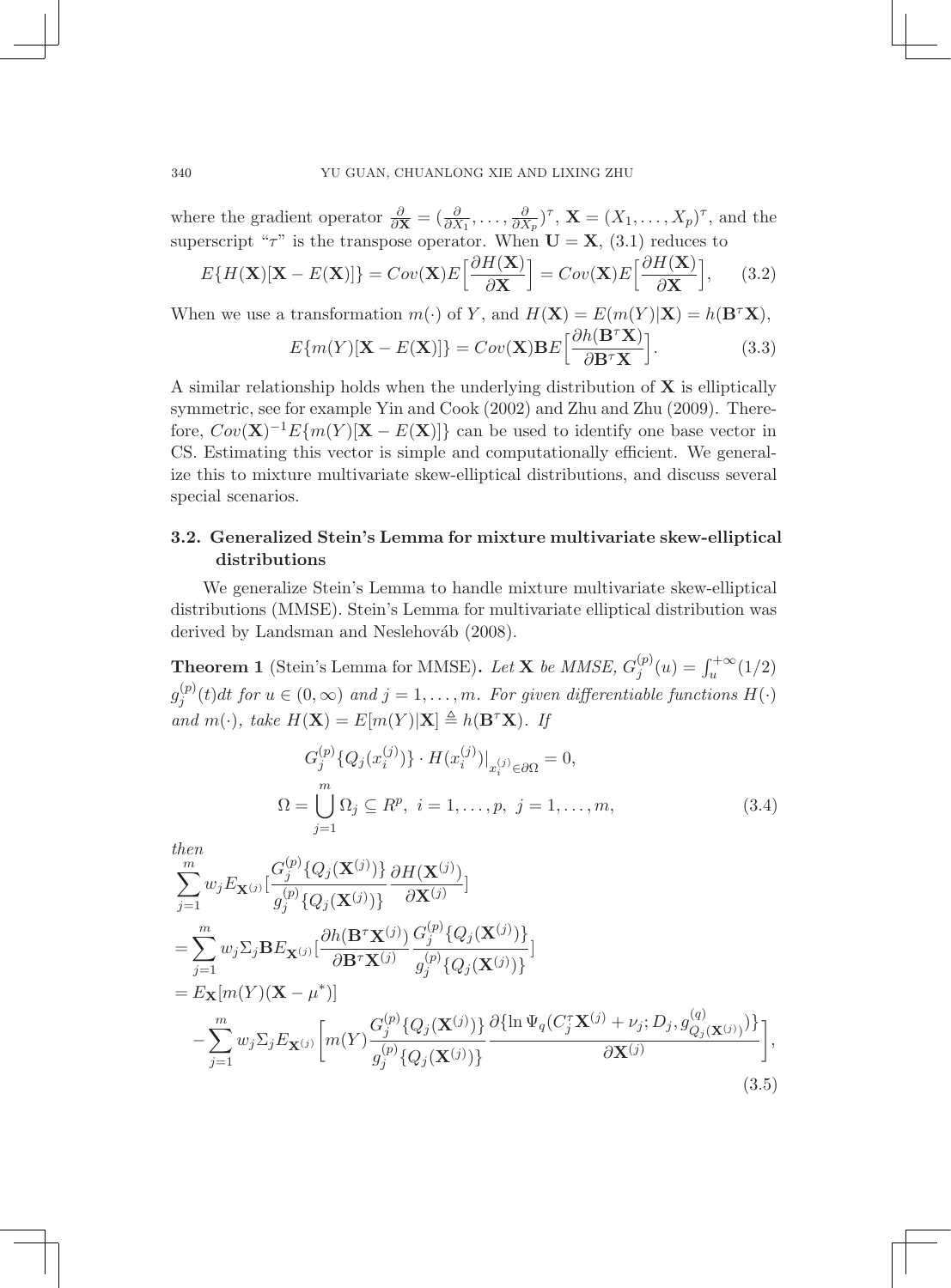MIXTURE MULTIVARIATE SKEW-ELLIPTICAL DISTRIBUTIONS 7

where  $\mu^* = \sum_{j=1}^m E_{\mathbf{X}^{(j)}}[H(\mathbf{X}^{(j)})]/E_{\mathbf{X}}[H(\mathbf{X})]w_j\mu_j = \sum_{j=1}^m w_j\mu_j$ . When  $\mathbf{X}^{(j)} \sim$  $SN_{p,q}(\mu_j, \Sigma_j, C_j, \nu_j, D_j)$  *for*  $j = 1, \ldots, m$ *, we have* 

$$
\sum_{j=1}^{m} w_j \Sigma_j \mathbf{B} E_{\mathbf{X}^{(j)}} \left[ \frac{\partial h(\mathbf{B}^\tau \mathbf{X}^{(j)})}{\partial \mathbf{B}^\tau \mathbf{X}^{(j)}} \right]
$$
(3.6)  
=  $E_{\mathbf{X}} [m(Y)(\mathbf{X} - \mu^*)] - \sum_{j=1}^{m} w_j \Sigma_j E_{\mathbf{X}^{(j)}} \left[ m(Y) \frac{\partial {\{\ln \Phi_q(C_j^\tau \mathbf{X}^{(j)} + \nu_j; 0, D_j)\}}}{\partial \mathbf{X}^{(j)}} \right].$ 

Here  $\mu^* = E(\mathbf{X})$  when the distribution is elliptical or mixture elliptical. From this result, we have several formulas under special cases.

Corollary 1. (1) *If*  $\mathbf{X}^{(j)} \sim SN_{p,q}(\mu_j, \Sigma_j, C_j, \nu_j, D_j)$  (*j* = 1,...,*m*)*, then*  $G^{(p)}\{Q(\mathbf{X}^{(j)})\}/g^{(p)}\{Q(\mathbf{X}^{(j)})\}=1$  and

$$
E_{\mathbf{X}}[m(Y)(\mathbf{X} - \mu^*)] = \sum_{j=1}^{m} w_j \Sigma_j \mathbf{B} E_{\mathbf{X}^{(j)}} \left[ \frac{\partial h(\mathbf{B}^\tau \mathbf{X}^{(j)})}{\partial \mathbf{B}^\tau \mathbf{X}^{(j)}} \right] + \sum_{j=1}^{m} w_j \Sigma_j E_{\mathbf{X}^{(j)}} \left[ m(Y) \frac{\partial \{\ln \Phi_q(C_j^\tau \mathbf{X}^{(j)} + \nu_j; 0, D_j) \}}{\partial \mathbf{X}^{(j)}} \right];
$$
 (3.7)

(2) if 
$$
\mathbf{X}^{(j)} \sim ME_p(\mu_j, \Sigma_j, g_j^{(p)})
$$
  $(j = 1, \ldots, m)$ , then

$$
E_{\mathbf{X}}[m(Y)(\mathbf{X}-E(\mathbf{X}))]=\sum_{j=1}^{m}w_{j}\Sigma_{j}\mathbf{B}E_{\mathbf{X}^{(j)}}\bigg[\frac{\partial h(\mathbf{B}^{\tau}\mathbf{X}^{(j)})}{\partial \mathbf{B}^{\tau}\mathbf{X}^{(j)}}\frac{G_{j}^{(p)}\{Q_{j}(\mathbf{X}^{(j)})\}}{g_{j}^{(p)}\{Q_{j}(\mathbf{X}^{(j)})\}}\bigg];\tag{3.8}
$$

(3) *if*  $X^{(j)} \sim N_p(\mu_j, \Sigma_j)$  (*j* = 1,...,*m*)*, then* 

$$
E_{\mathbf{X}}[m(Y)(\mathbf{X}-E(\mathbf{X}))]=\sum_{j=1}^{m}w_{j}\Sigma_{j}\mathbf{B}E_{\mathbf{X}^{(j)}}\Big[\frac{\partial h(\mathbf{B}^{\tau}\mathbf{X}^{(j)})}{\partial \mathbf{B}^{\tau}\mathbf{X}^{(j)}}\Big].
$$
 (3.9)

*If all*  $\Sigma_j = c_j \Sigma$  *for constants*  $c_j$  *and a matrix*  $\Sigma$ *,* (3.9) *reduces to* 

$$
\Sigma^{-1} E_{\mathbf{X}}[m(Y)(\mathbf{X} - E(\mathbf{X}))] = \mathbf{B} \sum_{j=1}^{m} w_j c_j E_{\mathbf{X}^{(j)}} \left[ \frac{\partial h(\mathbf{B}^{\tau} \mathbf{X}^{(j)})}{\partial \mathbf{B}^{\tau} \mathbf{X}^{(j)}} \right].
$$
 (3.10)

(4) For a MSE distribution (with  $m = 1$ ), we have

$$
\Sigma^{-1} E_{\mathbf{X}}[m(Y)(\mathbf{X} - \mu)]
$$
  
=  $\mathbf{B} \cdot E_{\mathbf{X}} \left[ \frac{G^{(p)}\{Q(x)\}}{g^{(p)}\{Q(x)\}} \frac{\partial h(\mathbf{B}^{\tau}\mathbf{X})}{\partial \mathbf{B}^{\tau}\mathbf{X}} \right]$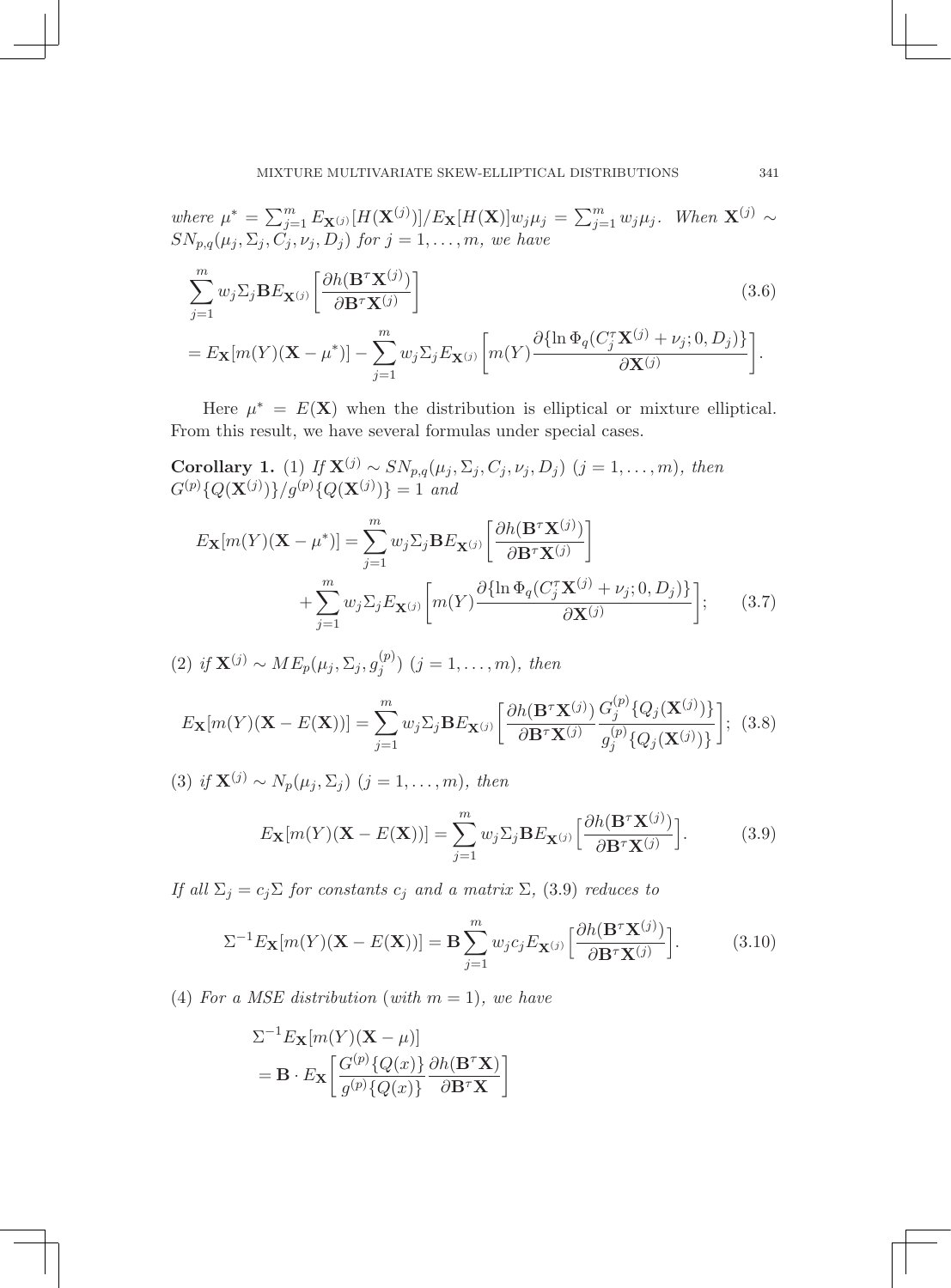$$
+E_{\mathbf{X}}\bigg[m(Y)\frac{G^{(p)}\{Q(x)\}}{g^{(p)}\{Q(x)\}}\frac{\partial{\{\ln\Psi_q(C^{\tau}\mathbf{X}+\nu;D,g^{(q)}_{Q(\mathbf{X})})\}}}{\partial\mathbf{X}}\bigg].\tag{3.11}
$$

*Particularly, for the ME distibution*  $ME_p(\mu, \Sigma, g^{(p)})$ , we have

$$
\Sigma^{-1} E_{\mathbf{X}}[m(Y)(\mathbf{X} - E(\mathbf{X}))] = \mathbf{B} \cdot E_{\mathbf{X}} \left[ \frac{G^{(p)}\{Q(x)\}}{g^{(p)}\{Q(x)\}} \frac{\partial h(\mathbf{B}^\tau \mathbf{X})}{\partial \mathbf{B}^\tau \mathbf{X}} \right]. \tag{3.12}
$$

Corollary 2. *From Case* (4) *of Corollary* 1*, for a MSE distribution,*  $\Sigma^{-1}E_X$  $[m(Y)(X-\mu)]$  *can identify a vector in CS if and only if either*  $C=0$  *or*  $C=\mathbf{B}\times O$ *for a K × K matrix O. From Theorem* 1*, for a MMSE distribution, there exists a positive definite matrix*  $\Sigma$  *such that*  $\Sigma^{-1}E_X[m(Y)(X - \mu^*)]$  *identifies a vector in CS if and only if*  $\Sigma_j = c_j \Sigma$  *for constants*  $c_j$  *and a matrix*  $\Sigma$ *, or*  $C_i$  *are equal to either* 0 *or*  $\mathbf{B} \times O_j$  *where*  $O_j$  *'s are*  $K \times K$  *matrices.* 

Remark 2. For a MSE distribution, that the distribution is either elliptical or skewed towards the directions CS contains. For a MMSE distribution, Corollary 2 has all the variance matrices  $\Sigma_i$ 's in the elliptical components proportional, and the distribution is either mixture elliptical or skewed toward the directions CS contains.

Remark 3. When the necessary and sufficient conditions are not satisfied, we use (3.5) to identify the CS. For this purpose, the following terms must be estimable:  $\mu^*$  and

$$
\sum_{j=1}^{m} w_j \Sigma_j E_{\mathbf{X}^{(j)}} \bigg[ m(Y) \frac{G_j^{(p)} \{ Q_j(\mathbf{X}^{(j)}) \} }{g_j^{(p)} \{ Q_j(\mathbf{X}^{(j)}) \} } \frac{\partial {\{\ln \Psi_q(C_j^{\tau} \mathbf{X}^{(j)} + \nu_j; D_j, g_{Q_j(\mathbf{X}^{(j)})}^{(q)}) \} }}{\partial \mathbf{X}^{(j)}} \bigg].
$$

Write the right side of (3.5) as  $M(\alpha)$ , where  $\alpha$  records all the unknown parameters, except for  $C_j$  if it is equal to  $\mathbf{B}O_j$ . When  $\mu^*$  and  $\alpha$  are estimable, one vector in CS is estimable. We discuss in Subsection 3.3 the cases where this is realistic.

### 3.3. Exhaustive Identification of  $S_{Y|X}$

Although the generalized Stein's Lemma can only identify a base vector in  $S_{Y|X}$  for any function  $m(\cdot)$ , it still can be used to identify the central subspace  $S_{Y|X}$  by the following integrated approach.

By Yin and Li (2011), we can use a class of functions such as the characteristic function family  $\Im = \{e^{ity} : t \in R\}$  or the indicator function family  $\Im = \{I_{Y \leq t} : t \in R\}$  $t \in R$ <sup>}</sup> (see Zhu, Zhu and Wang (2010)) to identify CS. Under certain regularity conditions, an integral of matrices can exhaustively identify CS. Write  $m(\cdot, t)$  as a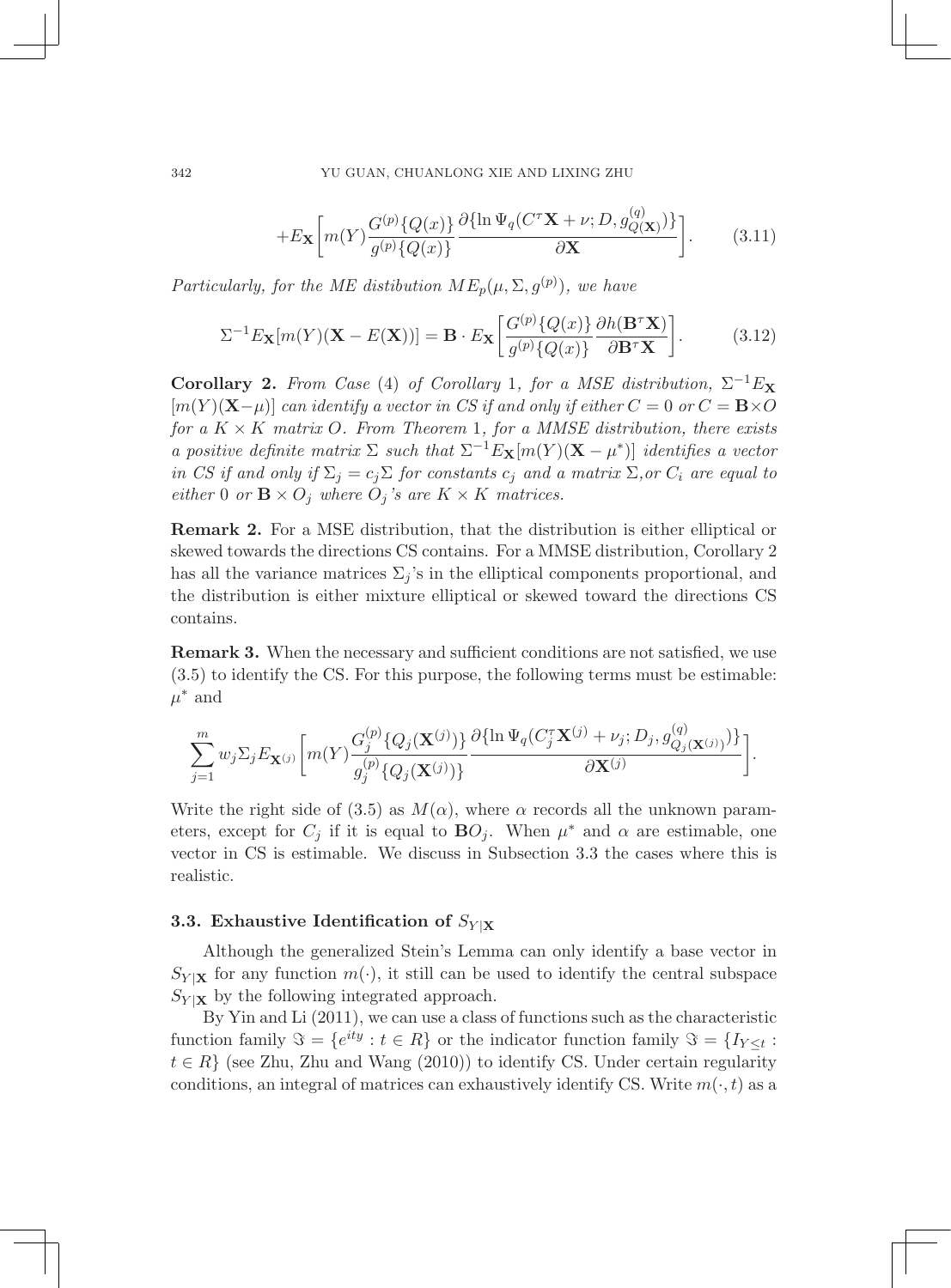function in the family for any *t*, and the corresponding  $h(\mathbf{X}, t) = E(m(Y, t)|\mathbf{X})$ . We use the result in Case (4) of Corollary 1 for the MSE distribution as an example.

**Theorem 2.** *Write*  $z(t) = E_{\mathbf{X}}[G^{(p)}\{Q(\mathbf{X})\}/g^{(p)}\{Q(\mathbf{X})\}\partial h(\mathbf{B}^{\tau}\mathbf{X},t)/\partial \mathbf{B}^{\tau}\mathbf{X}]$  *and*  $Z = \int z(t)z(t)dt \ F_Y(t)$ . Write the right side of (3.5) as  $M(t, \alpha)$  for any func*tion*  $m(Y, t)$ *, where*  $\alpha$  *records all the unknown parameters. Then the subspace*  $span(M(\alpha))$ *, spanned by*  $M(\alpha) = \int M(t, \alpha) M(t, \alpha)^T dF_Y(t)$ *, lies in the central subspace*  $S_{Y|X}$ *, where*  $F_Y$  *is the marginal distribution of Y*. If *Z is non-singular,*  $span(M(\alpha)) = S_{Y|\mathbf{X}}.$ 

### 3.4. Estimation and implementation

Consider the multivariate skew-elliptical distribution. When the conditions in Corollary 2 are satisfied, Theorem 2 shows that CS can be identified through the integrated matrix *M* by all  $\Sigma^{-1}E_X[m(Y,t)(\mathbf{X} - \mu)]$  for all *t*. Its sample version can serve as an estimate.

**Estimation of**  $M(\alpha)$ . When the density and distribution functions are known up to some unknown parameter  $\alpha$ , this matrix and then the base vectors in  $span(M(\alpha))$  can be estimated by simply replacing the distribution of *Y* by its empirical distribution to get  $M_n(\hat{\alpha}) = 1/n \sum_{j=1}^n M_n(Y_j, \hat{\alpha}) M_n(Y_j, \hat{\alpha})^{\tau}$  where  $M_n(t, \hat{\alpha})$  is the sample average of  $M(t, \alpha)$  with an estimate  $\hat{\alpha}$  of  $\alpha$ . For parametric distributions,  $\hat{\alpha}$  can often have root-*n* consistency. In general, for MMSE distributions with given density and distribution functions, the parameter  $\alpha$  can be estimated by the expectation-maximization (EM) algorithm, see Dempster, Laird and Rubin (1977), Lin (2009) and Cabral, Lachos and Prates (2012) for detail.

We give two examples of multivariate skew-elliptical distributions in which the term  $v(\mathbf{X}) = [G^{(p)}\{Q(\mathbf{X})\}/g^{(p)}\{Q(\mathbf{X})\}] [\partial {\ln \Psi_q(C^{\tau} \mathbf{X} + \nu; D, g^{(q)}_{Q(x)})}\}/\partial \mathbf{X}]$ can be estimated by the method of moments, without the help from the EM algorithm. The root-*n* consistency is then easy to derive.

**Example 1. X** is multivariate skew-normal,  $SN_p(\Sigma, C)$ , with the density

$$
f_{\mathbf{X}}(\mathbf{x}) = 2\phi_p(\mathbf{x}; \Sigma) \Phi(C^{\tau} \mathbf{x}), \qquad (\mathbf{x} \in R^p). \tag{3.13}
$$

The mean vector and variance matrix of **X** are

$$
E(\mathbf{X}) = \sqrt{\frac{2}{\pi}} \left[ 1 + C^{\tau} \Sigma C \right]^{-1/2} \Sigma C, \ Var(\mathbf{X}) = \Sigma - E(\mathbf{X}) E^{\tau}(\mathbf{X}),
$$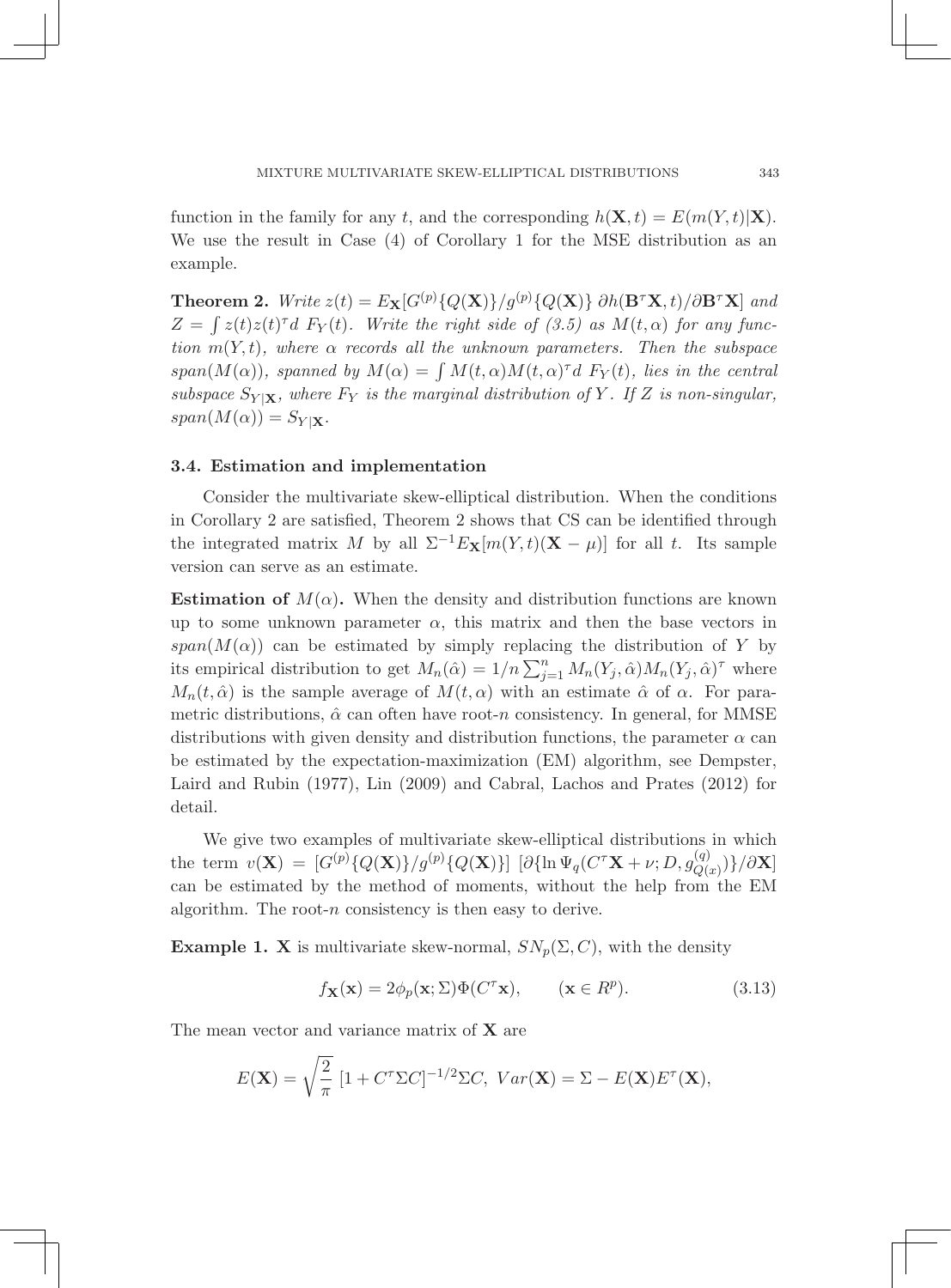and it is easy to compute that  $v(\mathbf{X})=\Sigma^{-1}\mathbf{X} + [\phi(C^{\tau}\mathbf{X})/\Phi(C^{\tau}\mathbf{X})]$  *C*. With  $\bar{\mathbf{X}}$ and  $\overline{XX}$ <sup> $\tau$ </sup> the sample mean vector and second order moment matrix of **X**, the moment estimates of  $\Sigma$  and  $C$  are:

$$
\hat{\Sigma} = \overline{\mathbf{X}\mathbf{X}^{\tau}}, \qquad \hat{C} = \sqrt{\frac{\pi}{2 - \pi \bar{\mathbf{X}}^{\tau} \hat{\Sigma}^{-1} \bar{\mathbf{X}}}} \hat{\Sigma}^{-1} \bar{\mathbf{X}}.
$$

Then  $v(\mathbf{X})$  can be estimated by

$$
\hat{v}(\mathbf{X}) = \hat{\Sigma}^{-1}\mathbf{X} + \frac{\phi(\hat{C}^{\tau}\mathbf{X})}{\Phi(\hat{C}^{\tau}\mathbf{X})} \hat{C}.
$$

**Example 2. X** is multivariate skew-*t* distribution,  $St_p(\Sigma, C, \gamma)$ , with the density:

$$
f_{\mathbf{X}}(\mathbf{x}) = 2t_p(\mathbf{X}, \gamma) T \left( C^{\tau} \left[ \frac{\gamma + p}{\mathbf{x}^{\tau} \Sigma^{-1} + p} \right]^{1/2}; \gamma + p \right), \qquad (\mathbf{x} \in R^p), \qquad (3.14)
$$

where  $t(\cdot)$  is a *t* density and  $T(\cdot)$  is a cumulative *t* distribution function,  $\gamma$  is the degrees of freedom, and the  $p \times p$  matrix  $\Sigma$  has 1 as diagonal elements. Then

$$
E(\mathbf{X}) = b_{\gamma}C, \ Var(\mathbf{X}) = \frac{\gamma}{\gamma - 2} \Sigma - E(\mathbf{X}) E^{\tau}(\mathbf{X}),
$$

where  $b_{\gamma} = (\gamma/\pi)^{1/2} [\Gamma((\gamma - 1)/2)/\Gamma(\gamma/2)] \ (\gamma > 1)$ . The matrix  $[\gamma/(\gamma - 2)]\Sigma$  has trace  $p[\gamma/(\gamma-2)]$ . Let  $\bar{\mathbf{X}}$  and  $\overline{\mathbf{X}}\overline{\mathbf{X}}^T$  be the sample mean vector and second order moment matrix of **X**. Then an estimate of  $\gamma$  is

$$
\hat{\gamma} = round\Big(\frac{2}{1 - p/[trace(\mathbf{\overline{XX}}^{\tau})]}\Big),\,
$$

where  $round(c)$  rounds the element  $c$  to the nearest integer, and

$$
\hat{\Sigma} = (1 - \frac{2}{\hat{\gamma}}) \overline{\mathbf{X} \mathbf{X}^{\tau}}, \quad \hat{C} = \left(\frac{\pi}{\hat{\gamma}}\right)^{1/2} \frac{\Gamma(\hat{\gamma}/2)}{\Gamma((\hat{\gamma} - 1)/2)} \overline{\mathbf{X}}.
$$

Eventually,

$$
v(\mathbf{X}) = \Sigma^{-1}\mathbf{X} + \frac{\gamma + Q(\mathbf{X})}{\gamma + p - 2} \left(\frac{\gamma + p}{Q(\mathbf{X}) + p}\right)^{1/2} \frac{t(C^{\tau}\mathbf{X}((\gamma + p)/(Q(\mathbf{X}) + p))^{1/2}; \gamma + p)}{T(C^{\tau}y((\gamma + p)/(Q(y) + p))^{1/2}; \gamma + p)}C
$$

is estimable.

## 3.5. Determination of structural dimension

A target matrix  $M(\alpha)$  has been constructed and estimated. Based on existing methodologies, such as a criterion of BIC type (see, e.g., Zhu, Miao and Peng (2006)) that work through determining the non-zero eigenvalues of the estimated  $M(\alpha)$ , we can determine the structural dimension *K*. We omit these details here.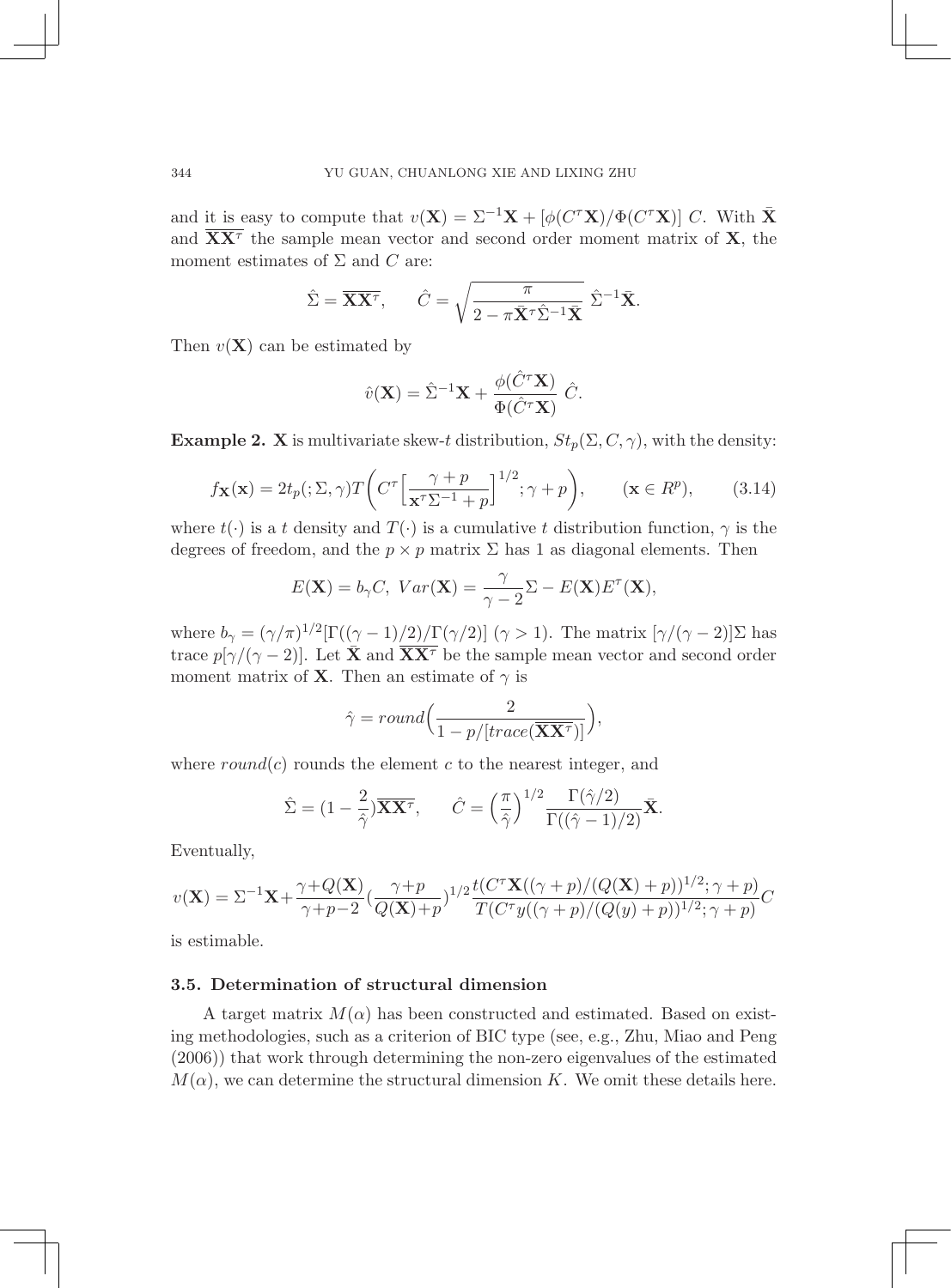### 4. Simulation Studies

In this section, the generalized Stein's Lemma-based method, StI, that uses the indicator function family  $\{I_{Y \leq t} : t \in R\}$  identifies CS, as discussed in Section 3.3. Several simulation studies were conducted to assess the performance of StI, with methods such as SIR, DEE-SIR, SAVE, DR, and pHd used for comparison. Li and Dong (2009) and Dong and Li (2010) showed that under some cases, SIR and SAVE could be still applicable when the linearity condition or/and constant conditional variance condition is violated. Therefore, another purpose of the simulations was to explore their robustness to the ellipticity violation.

The paper mainly concerns the application of the generalized Stein's Lemma, so here the structural dimension is assumed to be given. To measure estimation accuracy, we adopted the distance criterion proposed by Ferré (1998). The distance between spaces spanned by **A** and **B** is defined as  $D(A, B)$  =  $tr[(\mathbf{A}(\mathbf{A}^{\tau}\mathbf{A})^{-1}\mathbf{A}^{\tau})(\mathbf{B}(\mathbf{B}^{\tau}\mathbf{B})^{-1}\mathbf{B}^{\tau})/K]$ , with values in [0, 1]. The larger the  $D(\mathbf{A}, \mathbf{A})$ **B**) value is, the better the similarity between  $S(A)$  and  $S(B)$ .

Of the several proposals of distributions that extend the normal by introducing skewness, we chose distribution with density

$$
SN_p(\mu, \Sigma, C) = 2\phi_p(\mu, \Sigma)\Phi(C^{\tau}(y - \mu)),
$$

where  $\mu$  is a  $p \times 1$  location vector,  $\Sigma$  is a  $p \times p$  positive definite dispersion matrix and *C* is a  $p \times 1$  skewness parameter vector. Let  $\lambda = \Sigma^{1/2}C$ . We generated predictors from:

$$
\begin{pmatrix} X \ Z \end{pmatrix} \sim N_{p+1} \left( \begin{pmatrix} \mu \\ 0 \end{pmatrix}, \begin{pmatrix} \Sigma & \Sigma^{1/2} \delta \\ \delta^{\tau} \Sigma^{1/2} & 1 \end{pmatrix} \right)
$$

with  $X \triangleq (X|Z > 0)$  and  $\delta = \lambda/(1 + \lambda^{\tau}\lambda)$ . For a mixture multivariate skew normal distribution, we used the skew-normal distribution for mixture components and adopted the EM-type algorithm for maximum likelihood estimation as proposed by Cabral, Lachos and Prates (2012).

Example 3 (Single-index models). Consider the models:

$$
Y = \beta^{\tau} \mathbf{X} + \varepsilon,\tag{4.1}
$$

$$
Y = \exp\left(\frac{\beta^{\tau} \mathbf{X}}{2} + 2 * \varepsilon\right),\tag{4.2}
$$

$$
Y = \sin\left(\frac{\beta^{\tau} \mathbf{X}}{3} + \varepsilon\right),\tag{4.3}
$$

where  $\beta = (1, 1, 1, 1, 0, \ldots, 0)^{\tau}$ , and  $\varepsilon \sim N(0, 1)$ . Let  $p = 10$  and the number of slices  $h = 10$  for slicing estimation in SIR, SAVE, and DR. We took **X** as follows.

 $(1.1)$  **X**  $\sim N_p(0, I_p)$ .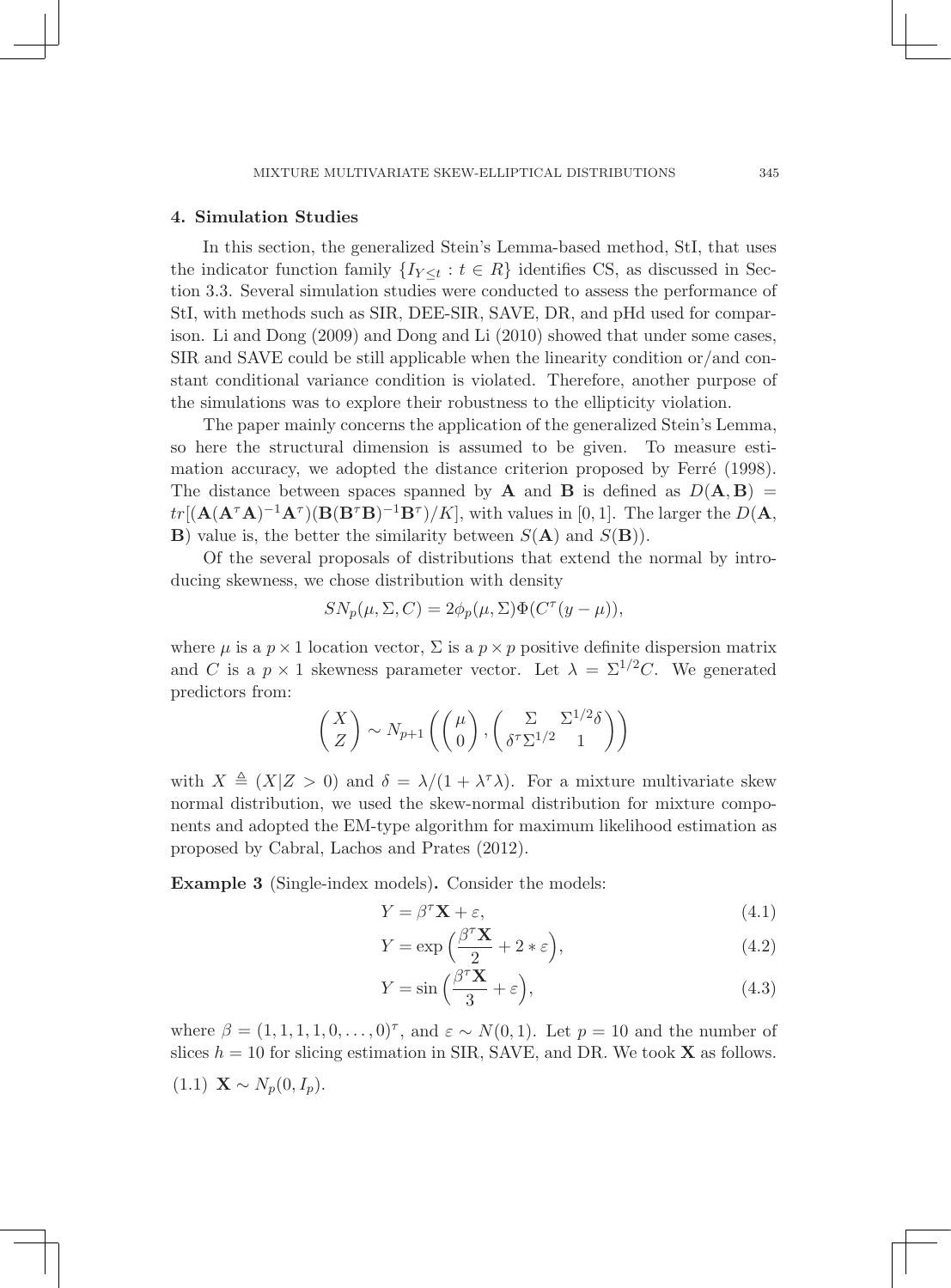Table 1. The means and standard deviations (in parentheses)of 100*·D*(*A, B*) for Example 3 (single-index model).

| X                                         | model          | StI                                                  | $\rm SIR$                                                                        | DEE-SIR                                                                                                                                                                                                                                                                                                                       | SAVE | DR <sub>a</sub>                                                                                                                       | pHd |
|-------------------------------------------|----------------|------------------------------------------------------|----------------------------------------------------------------------------------|-------------------------------------------------------------------------------------------------------------------------------------------------------------------------------------------------------------------------------------------------------------------------------------------------------------------------------|------|---------------------------------------------------------------------------------------------------------------------------------------|-----|
| Case $(1.1)$<br>normal                    | (4.2)<br>(4.3) | $(4.1)$ 84.56 $(6.64)$ 82.52 $(9.16)$ 85.12 $(7.08)$ | $95.37(2.18)$ $95.56(2.02)$ $95.14(2.30)$<br>87.64(5.36) 85.06(6.68) 85.93(6.27) |                                                                                                                                                                                                                                                                                                                               |      | $6.28(7.61)$ $49.52(26.73)$ $13.64(15.45)$<br>$7.10(11.97)$ $93.14(3.55)$ $48.90(20.96)$<br>$6.13(7.97)$ $51.31(25.33)$ $9.53(13.28)$ |     |
| Case $(1.2)$<br>chi-square                | (4.2)<br>(4.3) |                                                      |                                                                                  | $(4.1)$ 97.88 $(1.07)$ 98.15 $(0.92)$ 97.26 $(1.16)$<br>99.06(0.51) 99.38(0.33) 98.43(0.69) 9.61(20.34) 97.45(1.56) 51.48(16.00)<br>$61.42(18.58)$ $45.22(24.72)$ $54.76(20.25)$ $10.97(14.27)$ $11.37(13.25)$ $8.21(14.10)$                                                                                                  |      | $3.31(4.47)$ 94.04( $3.44$ ) 25.43(20.85)                                                                                             |     |
| Case $(1.3)$<br>skew normal<br>parallel   | (4.2)          |                                                      |                                                                                  | $(4.1)$ 87.07 $(6.66)$ 77.59 $(16.47)$ 71.64 $(13.75)$ 15.77 $(16.29)$ 37.67 $(29.62)$ 33.52 $(29.57)$<br>96.23(1.73) 95.81(2.09) 90.97(4.37) 11.72(14.60) 89.10(12.75) 73.39(22.84)<br>$(4.3)$ 89.19 $(6.23)$ 75.77 $(18.69)$ 68.26 $(14.13)$ 14.38 $(15.74)$ 33.79 $(27.39)$ 18.62 $(18.54)$                                |      |                                                                                                                                       |     |
| Case $(1.4)$<br>skew normal<br>unparallel | (4.2)<br>(4.3) |                                                      |                                                                                  | $(4.1)$ 82.64 $(10.17)$ 79.94 $(13.31)$ 81.59 $(8.60)$ 7.53 $(7.95)$ 41.77 $(27.47)$ 15.32 $(15.49)$<br>94.12(4.94) 95.11(2.54) 92.61(3.22) 8.18(11.86) 91.60(5.21) 54.25(20.94)<br>85.61 (8.64) 83.97 (9.63) 81.70 (8.33)                                                                                                    |      | $4.99(6.24)$ $43.50(27.88)$ $12.23(14.54)$                                                                                            |     |
| Case $(1.5)$<br><b>MMN</b>                | (4.2)<br>(4.3) |                                                      |                                                                                  | $(4.1)$ 82.57(8.73) 91.01(4.38) 90.39(4.12) 5.96(7.68) 63.74(25.71) 13.04(14.60)<br>$91.42(5.11)$ $97.72(1.12)$ $96.94(1.31)$ $40.51(30.70)$ $96.34(1.65)$ $64.33(17.81)$<br>84.61(8.42) 92.32(3.79) 90.08(4.96) 7.65(9.73) 62.71(25.78) 12.06(14.94)                                                                         |      |                                                                                                                                       |     |
| Case $(1.6)$<br><b>MMSN</b>               | (4.2)          |                                                      |                                                                                  | $(4.1)$ 98.73( 0.57) 90.88( 4.57) 70.76( 7.64) 23.88(23.55) 80.55(14.78) 52.64(20.06)<br>98.45(0.62) 97.49(1.14) 74.86(4.10) 63.21(25.66) 95.40(2.52) 57.65(24.86)<br>$(4.3) \quad 98.12 \\ ( \ 1.10) \quad 90.52 \\ ( \ 4.79) \quad 68.96 \\ ( \ 8.43) \quad 19.60 \\ (18.11) \quad 72.22 \\ (20.88) \quad 36.84 \\ (21.58)$ |      |                                                                                                                                       |     |

- $(1.2)$  **X** =  $(X_1, ..., X_p)^\tau$ ,  $X_1, ..., X_p$  i.i.d.  $\sim \chi^2(5) 5$ ,  $i = 1, 2, ..., p$ . This is not an elliptical distribution, but it is not very seriously skewed as the degrees of freedom is 5.
- (1.3)  $\mathbf{X} \sim SN_p(I_p, C)$  where  $C = \beta$ . Here the skewness parameter is in the space spanned by  $\beta$ ;
- (1.4)  $\mathbf{X} \sim SN_p(I_p, C)$  where  $C = [1, 1, 0, 0, 1, 1, 0, \ldots]$ . The skewness parameter is not in the space spanned by  $\beta$ , but not orthogonal to it.
- (1.5) **X** ∼ 0*.*5*N*( $\mu_1, I_p$ ) + 0*.*3*N*( $\mu_2, I_p$ ) + 0*.*2*N*( $\mu_3, I_p$ ) is a mixture multivariate normal, where  $\mu_1 = [3, 3, 3, 0, \ldots, 0]^{\tau}$ ,  $\mu_2 = [3, 0, 3, 3, \ldots, 0]^{\tau}$ , and  $\mu_3 =$  $[3, 0, 0, 3, 3, 0, \ldots, 0]^\tau$ .
- $(1.6)$   $\mathbf{X} \sim 0.5SN_p(\mu_1, I_p, C_1) + 0.3SN_p(\mu_2, I_p, C_2) + 0.2SN_p(\mu_3, I_p, C_3)$  is a mixture multivariate skew normal, where  $\mu_1, \mu_2, \mu_3$  are same as in Case(1.5);  $C_1 = \beta$ ,  $C_2 = 3\beta$ , and  $C_3 = [1, 1, 0, 0, 0, 0, 1, 1, 0, 0]^{\tau}$ .

Based on experience with single-index models, the sample size  $n = 250$  can be regarded as large enough to alleviate random variability in the simulation. We took  $n = 250$  for Cases  $(1.1)$ ,  $(1.2)$ ,  $(1.3)$  and  $(1.4)$ , and  $n = 400$  for Cases (1.5) and (1.6). We assume the number of mixture components known, though it is a crucial parameter in practice. We did 100 replications. The results are in Table 1.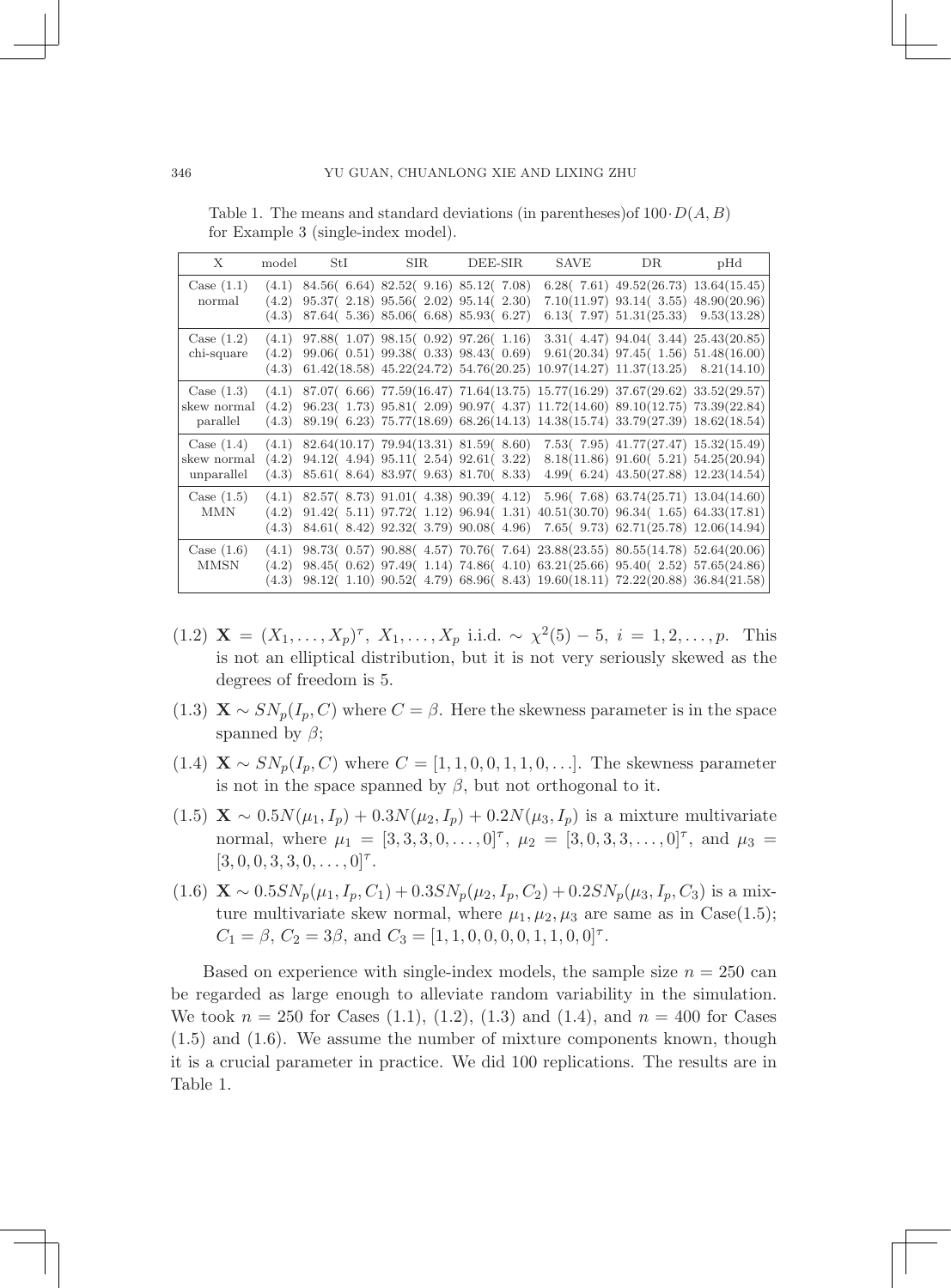### MIXTURE MULTIVARIATE SKEW-ELLIPTICAL DISTRIBUTIONS 13

In Case (1.1), SIR and DEE-SIR work well, sometimes better than the new method *StI*. In Case (1.5), SIR and DEE-SIR outperform *StI*. It seems that, in normal cases, the traditional methods have good performance even when the ellipticity is violated slightly. However, in most cases, *StI* is the winner and is robust to non-ellipticity. In Case (1.1), *StI* performs well, and SIR and DEE-SIR are competitive. In Case (1.2), *StI*, SIR, DEE-SIR, and DR all have good performance for Models (4.1) and (4.2), suggesting robustness to non-ellipticity. For Model (4.3), *StI* does much better than the others. In Case (1.3), *StI* shows its strong adaptability for non-elliptical distributions, while SIR and DEE-SIR lag in both estimation accuracy and stability. Case (1.6) is much the same. Case (1.4) was to examine the robustness of *StI* when the skew parameter is not in the space spanned by  $\beta$ . SIR and DEE-SIR also work here, but for Models (4.1) and (4.3), they are not better than *StI*. For Case (1.5), before performing *StI* we need to complement an EM algorithm to estimate proportion, mean, covariance, and skew parameters in each simple distribution. The performance of *StI* is hampered by estimating too many parameters, a poor estimator will notably weaken the power of *StI*. Traditional methods avoid this question. In Case (1.6), skewness causes no unified effects on the performance of traditional methods, and here *StI* performs better than its competitors.

Example 4. Consider the bi-index models

$$
Y = \exp\left(\frac{\beta_1^T \mathbf{X}}{2}\right) + \sin\left(\frac{\beta_2^T \mathbf{X}}{2}\right) + 0.5\varepsilon,\tag{4.4}
$$

$$
Y = \frac{\beta_1^{\tau} \mathbf{X} + 0.3\varepsilon}{2 + |\beta_2^{\tau} \mathbf{X} - 4 + \varepsilon|},\tag{4.5}
$$

$$
Y = \sin\left(\frac{\beta_1^T \mathbf{X}}{4}\right) + \exp\left(\frac{\beta_2^T \mathbf{X}}{2}\right)\varepsilon,\tag{4.6}
$$

$$
Y = \beta_1^{\tau} \mathbf{X} + \left| \frac{\beta_2^{\tau} \mathbf{X}}{2} \right| + 0.5 \varepsilon,
$$
\n(4.7)

where  $\beta_1 = (1, 1, 1, 1, 0, \dots, 0)^{\tau}$ ,  $\beta_2 = (1, 1, 0, 0, 1, 1, 0, \dots, 0)^{\tau}$ ,  $\varepsilon \sim N(1, 0)$ . Let  $p = 10$ , the number of slices for SIR, SAVE and DR was  $h = 10$ . We took **X** as follows:

- $(2.1)$  **X**  $\sim N_p(0, I_p)$ .
- (2.2)  $\mathbf{X} = (X_1, \ldots, X_p)^{\tau}, X_1, \ldots, X_p$  i.i.d  $X_1 \sim \chi^2(1) 1$ .
- (2.3)  $\mathbf{X} \sim SN_p(I_p, C)$  where  $C_1 = (\beta_1 + \beta_2)/2$ . Here *C* is in the space spanned by B.
- $(2.4)$  **X**  $\sim SN_p(I_p, C)$ , where  $C = [1, 1, 0, 0, 1, 1, 0, 0, 1, 1]^T/2$ . The skewness parameter  $C$  is not in the space spanned by  $B$ , but not orthogonal to it.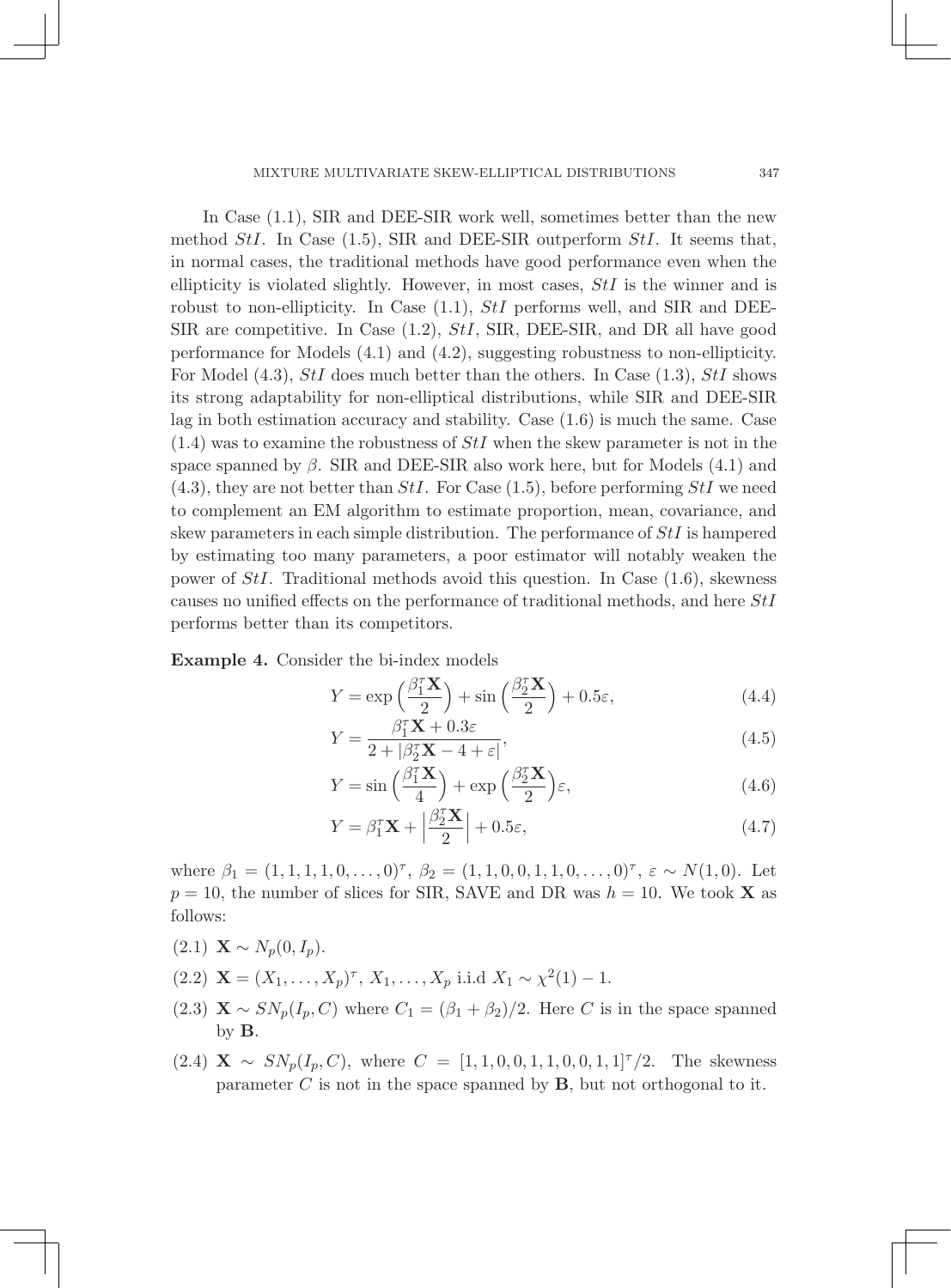Table 2. The means and standard deviations (in parentheses)of 100*·D*(*A, B*) for Example 4 (two directions model).

| X                                         | model                            | StI | <b>SIR</b> | DEE-SIR | SAVE | DR.                                                                                                                                                                                                                                                                                                                                               | pHd                                                                                                                                                                                                                                                      |
|-------------------------------------------|----------------------------------|-----|------------|---------|------|---------------------------------------------------------------------------------------------------------------------------------------------------------------------------------------------------------------------------------------------------------------------------------------------------------------------------------------------------|----------------------------------------------------------------------------------------------------------------------------------------------------------------------------------------------------------------------------------------------------------|
| Case $(2.1)$<br>normal                    | (4.4)<br>(4.5)<br>(4.6)<br>(4.7) |     |            |         |      | 79.08( 9.94) 73.27(12.22) 75.97(10.02) 54.23( 6.96) 67.75(12.21) 44.39( 8.17)<br>$87.08(6.11)$ $82.23(10.48)$ $88.37(4.91)$ $54.51(6.03)$ $77.50(10.97)$ $50.71(15.51)$<br>86.14(5.46) 83.08(8.55) 82.85(7.64) 28.66(13.51) 72.15(12.62) 36.84(9.32)<br>$73.28(11.21)$ $67.35(12.98)$ $76.69(10.00)$ $59.24(11.25)$ $68.83(13.14)$ $48.06(13.92)$ |                                                                                                                                                                                                                                                          |
| Case $(2.2)$<br>chi-square                | (4.4)<br>(4.5)<br>(4.6)<br>(4.7) |     |            |         |      | 77.89(8.44) 75.15(10.04) 71.40(11.32) 11.79(5.60) 53.44(4.99) 39.83(9.38)<br>81.83(7.90) 76.34(10.75) 80.39(6.27) 11.12(6.38) 53.55(7.62) 34.26(8.46)<br>$81.74(8.03) 80.90(8.53) 73.99(13.16) 13.87(7.64) 54.35(10.27) 35.40(8.66)$<br>$65.02(10.85)$ 59.91( $9.72$ ) $62.98(10.59)$ $16.38$ ( $7.40$ ) $56.59$ ( $6.08$ ) $36.25(10.02)$        |                                                                                                                                                                                                                                                          |
| Case $(2.3)$<br>skew normal<br>parallel   | (4.4)<br>(4.5)<br>(4.6)<br>(4.7) |     |            |         |      | 81.28(7.99) 66.86(12.09) 75.74(9.36) 55.62(7.83) 63.03(12.33) 53.11(8.27)<br>84.10(8.32) 85.99(7.81) 87.51(5.51) 55.73(8.06) 82.53(10.06) 63.82(14.49)<br>77.19(10.41) 65.83(12.82) 66.78(12.21) 25.24(12.98) 59.68(12.20) 42.57(11.01)<br>61.46( $9.97$ ) 62.73(12.29) 71.46(10.32) 59.43(11.24) 66.29(12.58) 55.13(10.76)                       |                                                                                                                                                                                                                                                          |
| Case $(2.4)$<br>skew normal<br>unparallel | (4.4)<br>(4.5)<br>(4.6)<br>(4.7) |     |            |         |      | 86.41(6.65) 76.87(12.79) 79.16(8.61) 54.88(6.66) 69.77(13.24) 49.69(10.51)<br>85.49(7.37) 81.49(10.41) 84.31(6.26) 56.95(8.75) 77.03(12.92) 50.75(13.48)<br>78.84(7.78) 70.36(11.89) 72.92(10.48) 25.18(14.42) 58.65(10.53) 39.20(9.76)<br>$69.18(11.71)$ $62.23(11.84)$ $68.95(11.45)$ $58.57(10.26)$ $65.26(12.17)$ $45.99(12.59)$              |                                                                                                                                                                                                                                                          |
| Case $(2.5)$<br>MMN                       | (4.4)<br>(4.5)<br>(4.6)<br>(4.7) |     |            |         |      | 75.60(8.63) 73.64(4.25) 68.06(10.29) 69.87(10.61) 76.11(10.59) 55.87(6.71)<br>$51.28($ 1.58) $51.59($ 2.39) $50.91($ 1.36) $76.20(10.47)$ $50.26($ 2.11) $45.49(13.81)$<br>$60.09(11.63)$ $65.56(8.08)$ $59.44(11.03)$ $52.95(8.29)$ $66.06(8.60)$ $31.22(9.40)$<br>56.31 (5.03) 53.76 (4.88) 60.78 (8.50) 56.07 (8.17) 55.00 (6.44) 24.16 (9.85) |                                                                                                                                                                                                                                                          |
| Case $(2.6)$<br><b>MMSN</b>               | (4.4)<br>(4.5)<br>(4.6)<br>(4.7) |     |            |         |      | 95.60(2.12) 73.15(3.61) 51.48(1.91) 65.06(5.30) 63.12(4.84) 49.73(7.21)                                                                                                                                                                                                                                                                           | $95.83(2.10)$ $56.20(5.68)$ $55.82(2.50)$ $80.42(10.48)$ $53.16(4.48)$ $50.06(8.95)$<br>98.60( 0.60) 52.52( 3.75) 51.21( 4.79) 53.97(13.15) 59.51( 6.12) 36.97(10.47)<br>93.19 (3.18) 76.47 (4.37) 73.90 (9.14) 83.58 (10.29) 84.55 (4.77) 32.37 (12.21) |

- (2.5) **X** ∼ 0*.*5*N*( $\mu_1, I_p$ ) + 0*.*3*N*( $\mu_2, I_p$ ) + 0*.*2*N*( $\mu_3, I_p$ ) is a mixture multivariate normal, where  $\mu_1 = [3, 3, 3, 3, 0, \ldots, 0]^{\tau}$ ,  $\mu_2 = [3, 0, 0, 3, 3, 0, \ldots, 0]^{\tau}$ , and  $\mu_3 = [3, 3, 0, 0, 3, 3, 0, \ldots, 0]^{\tau}$ .
- $(2.6)$  **X** ~  $0.5SN_p(\mu_1, I_p, C_1) + 0.3SN_p(\mu_2, I_p, C_2) + 0.2SN_p(\mu_3, I_p, C_3)$  is a mixture multivariate skew normal, where  $\mu_1, \mu_2, \mu_3$  are same as in (2.5),  $C_1 =$ 2 $\beta$ ,  $C_2 = 3\beta$ , and  $C_3 = [-1, -1, 0, 0, 0, 0, -1, -1, 0, 0]^{\tau}$ .

We again took  $n = 250$  for the simple distributions and  $n = 400$  for the mixed distributions to alleviate random variability in the simulation. We did 100 replications. The results are reported in Table 2. In Case (2.1), *StI* performs well and DEE-SIR also works well in some cases. As to the slightly skewed distribution in Case (2.2), *StI* begins to show its superiority when compared to the other methods. In Case (2.3), *StI* is dominant in two models while SIR and DEE-SIR work better under the other two models. For the skewed distributions with nonparallel locations, *StI* works best. Comparing the results of Case  $(2.5)$ to that of Case (1.5), we find that the results for the synthetic model are not as distinguishable as those for the single-index model. In this case, SIR, DEE-SIR, and DR work better than *StI*, though slightly. For Case (2.6), the results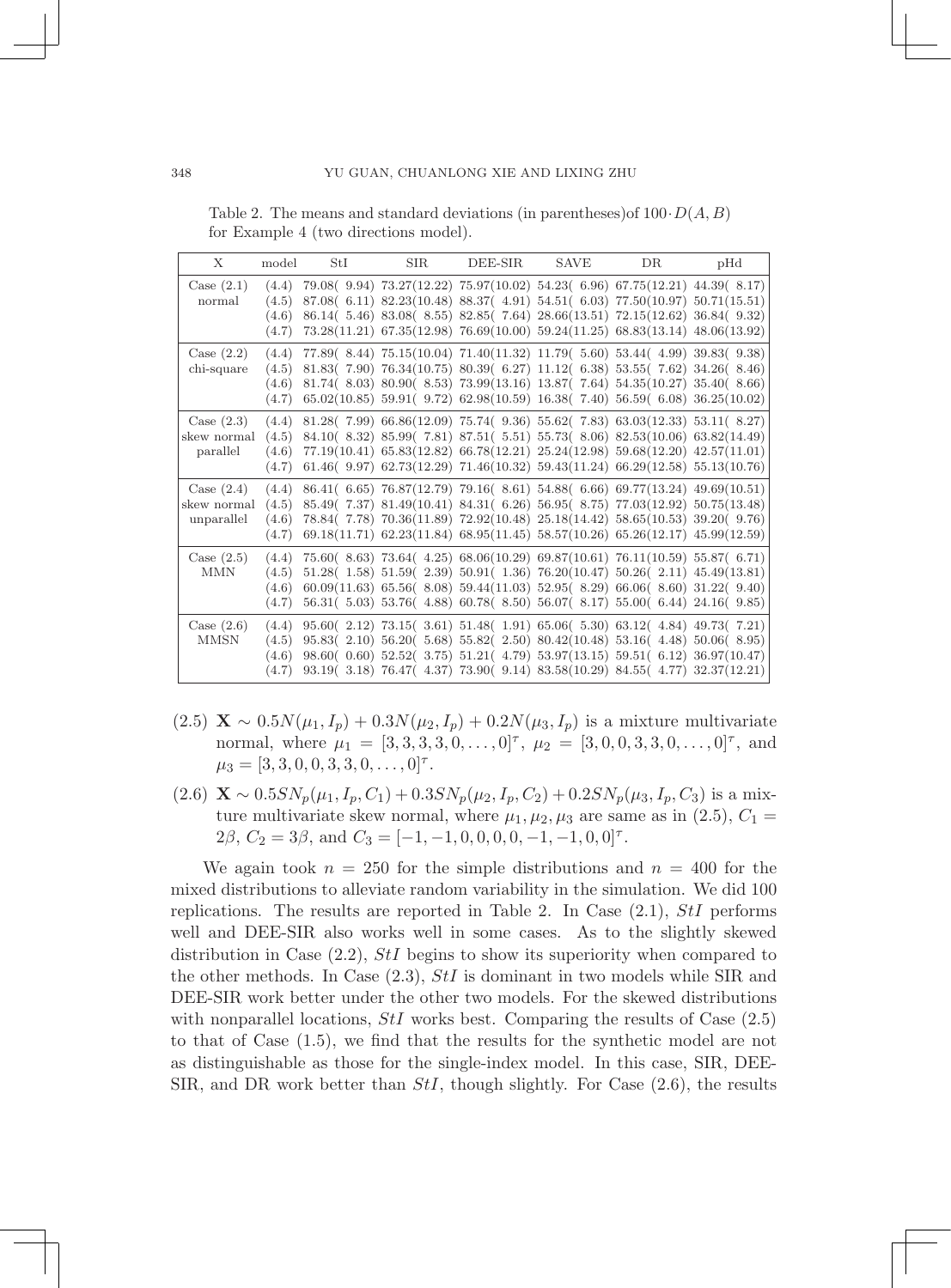indicate that *StI* works much better than its competitors. These observations suggest that *StI* has the advantages in handling non-elliptical distributions, while SIR-based methods are also robust to non-ellipticity to some extent. SAVE is not a good method in these settings, and, consequently DR is not being in effect, a combination of SIR and SAVE.

Sliced inverse regression and directional regression are, to some extent, robust against non-elliptical distributions, as demonstrated in Li and Dong (2009) and Dong and Li (2010). But the Stein's Lemma-based method generally works well, and in most cases better when compared with these methods for mixture multivariate skew-elliptical distributions, even when there are parameters to be estimated. Unlike traditional methods, *StI* is widely tolerant of both elliptical and non-elliptical distribution. The results of Cases (1.6) and (2.6) suggest that *StI* has advantages for distributions beyond the elliptical.

### 5. Data Example: Handwritten Digital Data

The University of California at Irvine machine-learning repository (ftp://ftp.ics.uci.edu/pub/machine-learning-databases/pendigits/) contains 10,992 samples of handwritten digits (0*,* 1*,...,* 9) from 44 different writers. Each digit is stored as a 16-dimensional vector, regarded as the predictor, with 16 digits 0*,* 1*,...,* 9 as the response variable values. Zhu and Hastie (2003) divided the dataset into a learning set (7,494 cases) and a testing set (3,498 cases), then investigated and found important discriminant directions. Later, Li and Wang (2007), and Dong and Li (2010) studied the data for sufficient dimension reduction.

Among digits 0 to 9, we consider 0*,* 6 and 9 because they are easily confused. We used the dimension reduction methods StI, SIR, SAVE, and DR to identify dimension reduction directions. The learning set contains 780*,* 720, and 719 sample points for digits 0*,* 6*,* 9 respectively, and the testing set contains 363*,* 336, and 336 sample points accordingly. With  $p = 16$ ,  $(16+5)^2 = 441$ , the sample size was taken to be  $n = 450$ . We randomly drew  $n = 450$  points from the learning set, then applied StI, SIR, SAVE, and DR to identify central subspaces *B* when the structural dimension was set to be  $K = 2$ , and 3. Figures 1 and 2 show the data structure of *X* when one random sampling was performed. It is clear that the data have three groups and are not elliptically symmetric. When the data were projected onto the respective central subspaces *B*, SIR and DR got data clouds with a certain symmetry: three groups put the data cloud in a triangular pattern. This was seen before, see Dong and Li (2010). SAVE did not separate the three groups well. In Figure 1, the data cloud determined by StI shows that the three groups are significantly separated, and that the points with the response value 0 form a half-circle around the other two groups. Previous studies did not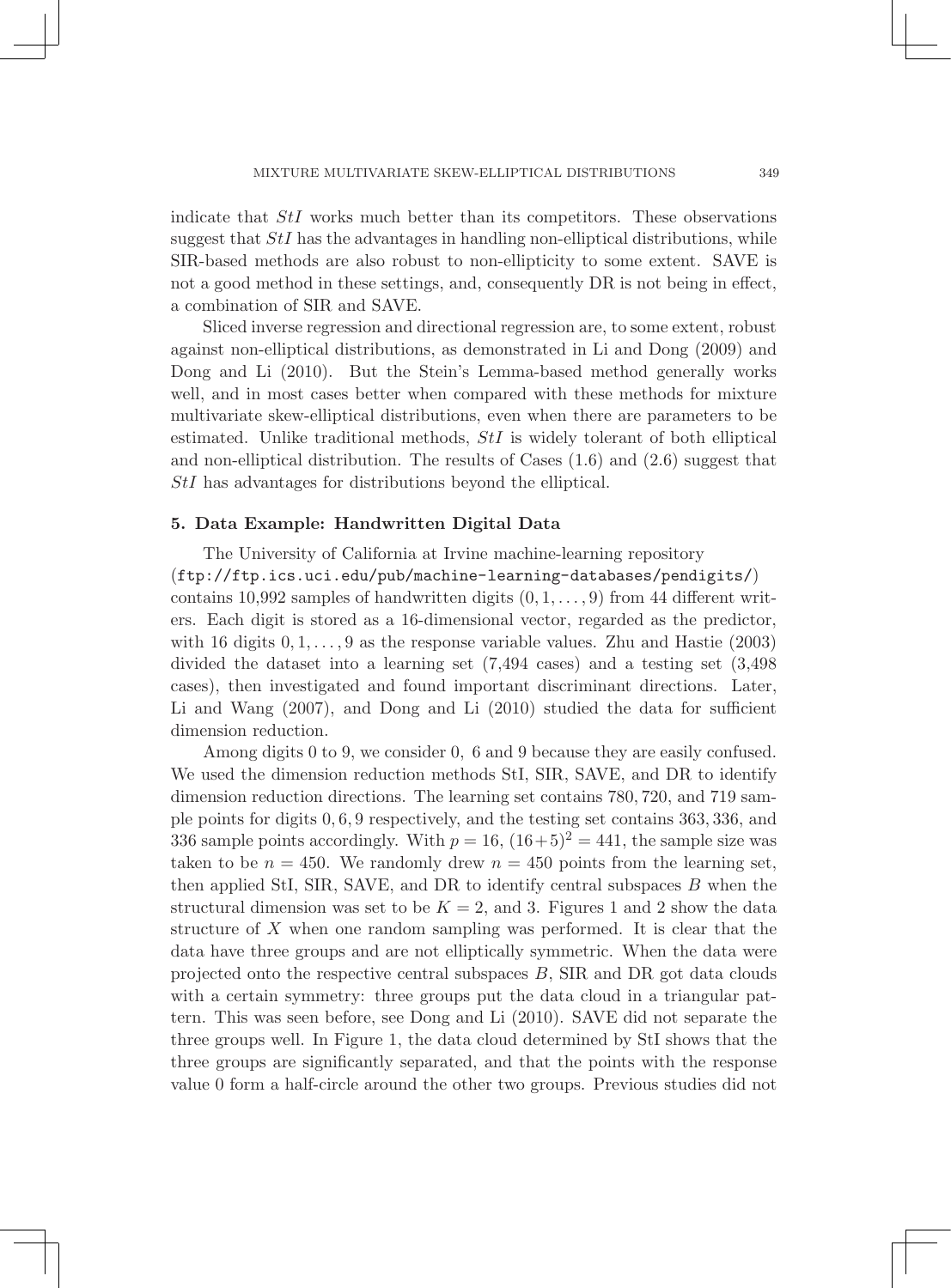

Figure 1. Plots for the handwritten digits data with methods StI, SIR, SAVE and DR and  $K = 2$ .  $\cdot$ , + and  $\circ$  respectively denote the digits 0, 6 and 9.



Figure 2. Plots for the handwritten digits data with methods StI, SIR, SAVE and DR and  $K = 3$ .  $\cdot$ , + and  $\circ$  respectively denote the digits 0, 6 and 9.

find this. In Figure 2 with  $K = 3$ , we see that the points with the response value 0 form a crescent apart from the other two groups. Together with the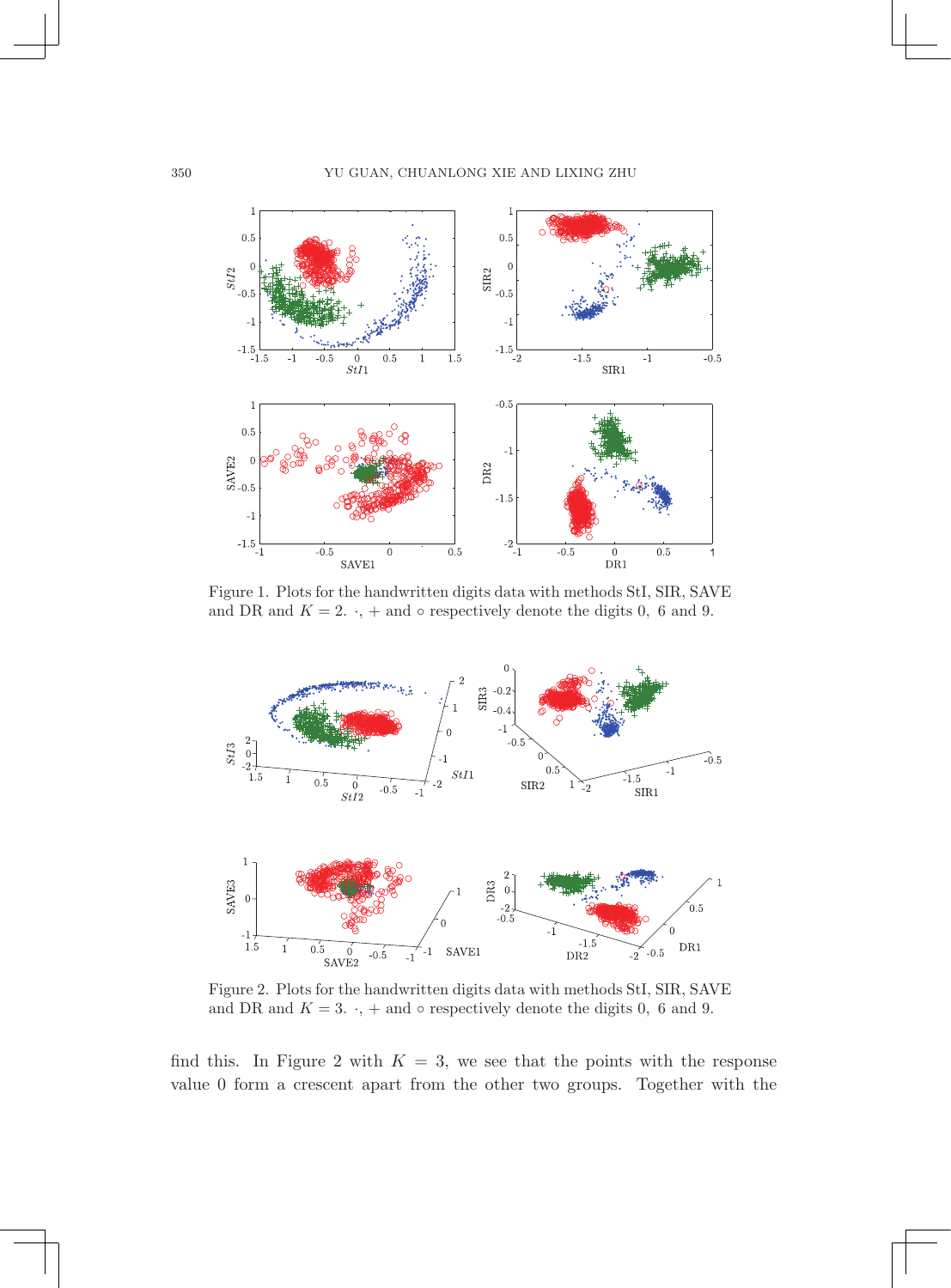Table 3. The means and standard deviations (in parentheses) of 100*R*<sup>2</sup> and  $100R_w^2$  for handwritten digits.

| Fitted Model                                                                     | St I | SIR. | <b>SAVE</b> | DR.                                                                                                                  |
|----------------------------------------------------------------------------------|------|------|-------------|----------------------------------------------------------------------------------------------------------------------|
| Nonparametric regression $K = 2$ 99.91(0.13) 99.96(0.11) 28.96(5.09) 86.84(2.15) |      |      |             | K=3 $99.99(0.01)$ $99.99(0.06)$ $37.42(3.65)$ $88.38(2.05)$                                                          |
| Logistic regression                                                              |      |      |             | $K = 2$ 99.43(0.72) 99.69(0.34) 1.70(1.69) 99.44(0.64)<br>K=3 $99.41(0.89)$ $99.78(0.36)$ $2.07(1.96)$ $99.65(0.57)$ |

data structure that SIR and DR found, classification can work better. To show the fitting effect, we first blindly estimated a nonparametric regression function without taking the central subspaces into account. To perform this,  $n = 450$ observations were randomly sampled from the test set, then projected onto the corresponding central subspaces *B*. A kernel smoother was used to estimate the nonparametric regression function  $E(Y|X) = G(B^T X)$ ,

$$
\hat{y}_i = \frac{\sum_{j=1}^n y_j K_h(\hat{\mathbf{B}}^\tau x_j - \hat{\mathbf{B}}^\tau x_i)}{\sum_{j=1}^n K_h(\hat{\mathbf{B}}^\tau x_j - \hat{\mathbf{B}}^\tau x_i)}, \qquad (i = 1, 2, \dots, n). \tag{5.1}
$$

Here the kernel function is the standard Gaussian function with bandwidth *h* selected by cross-validation, and  $(x_j, y_j)$ 's the sample points from the test set. Then the  $R^2$  value was computed,

$$
R^{2} = 1 - \frac{\sum_{i=1}^{n} (y_{i} - \hat{y}_{i})^{2}}{\sum_{i=1}^{n} (y_{i} - \bar{y})^{2}},
$$
\n(5.2)

where  $\bar{y} = n^{-1} \sum_{i=1}^{n} y_i$ . The responses  $y_i$  are discrete, we applied logistic regression to these test samples projected onto the corresponding central subspaces *B*. The Matlab function "mnrfit(x,y)" was called to obtain the predicted values  $\hat{y}_i$ . Then *R*<sup>2</sup> was computed.

The procedure was repeated 100 times to compute the mean and standard deviation of  $R<sup>2</sup>$ . The results are reported in Table 3. We see that the central subspaces determined by StI, SIR and DR aid good model fitting, whereas SAVE did not work well. SIR again shows its robustness to the underlying distribution.

### 6. Concluding Remarks

In the paper, Stein's Lemma is revisited to see how it handles multivariate mixture skew-elliptical distributions. As a by-product, we give some results to see how the ellipticity (or the linearity condition) is close to a necessary and sufficient condition for a Stein's Lemma-based method to identify the central subspace. This idea could be extended to consider a pHd-type method related to the second derivative of conditional expectation of *Y* given *X*. Also, it would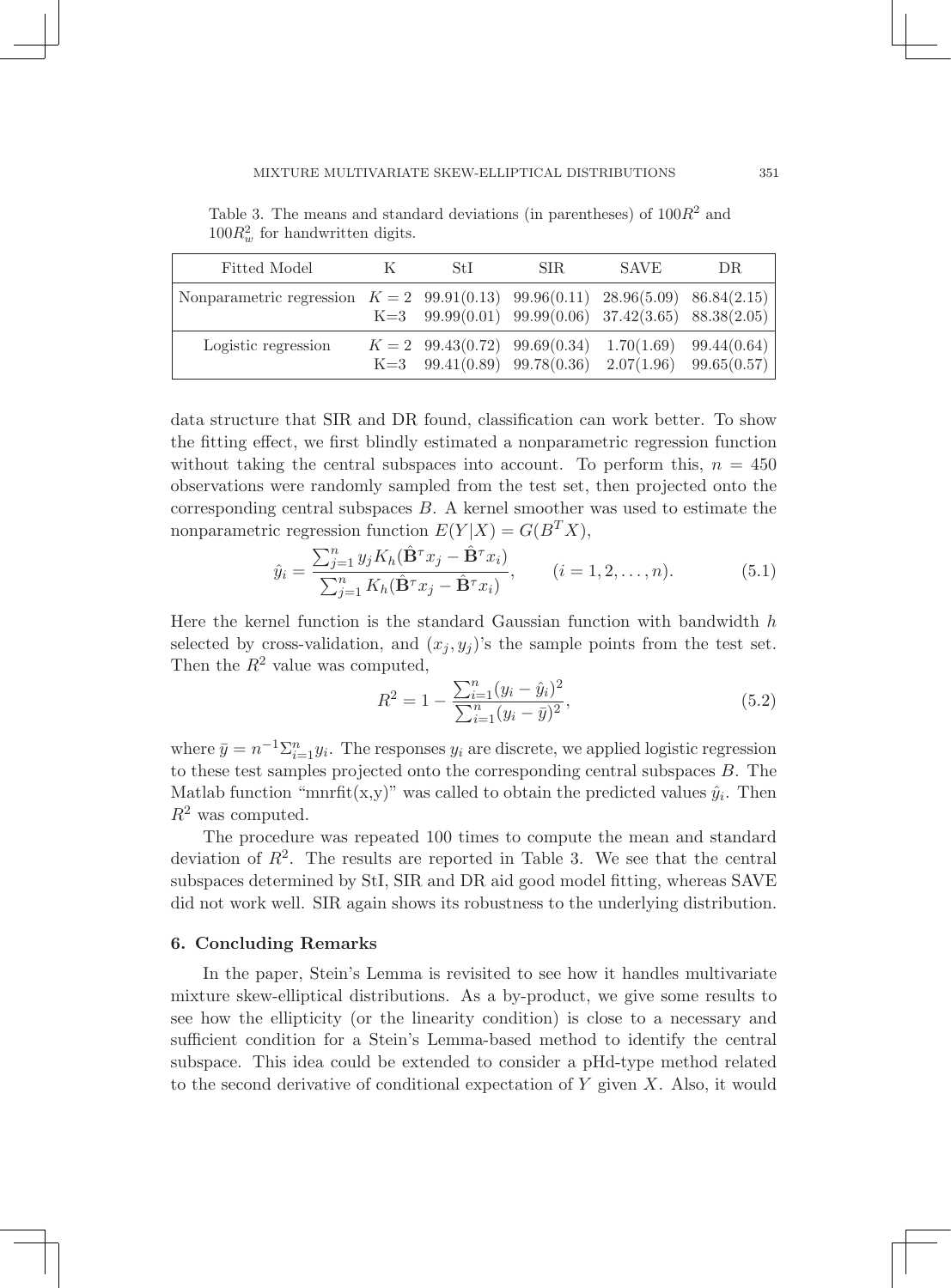be possible to study for which skew distributions the linearity could be removed when SIR or MAVE is applied. These researches are ongoing.

In practice, the testing of distributions is in needed. From the second part of Corollary 2, when its conditions are not satisfied, the covariance between *Y* and  $X$  is not enough for identifying the central subspace and the term

$$
\sum_{j=1}^{m} w_j \Sigma_j E_{\mathbf{X}^{(j)}} \bigg[ m(Y) \frac{\partial {\{\ln \Phi_q(C_j^{\tau} \mathbf{X}^{(j)} + \nu_j; 0, D_j)\}}}{\partial \mathbf{X}^{(j)}} \bigg]
$$

needs to be estimated. When the generalized Stein's Lemma is applied in this case, we should check whether the underlying distribution is a MMSE distribution. This is an issue for existing SDR methods, for which the testing of ellipticity is required. In our case, only skewness testing is needed; this is a ongoing project.

### Acknowledgement

The research described here was supported by a grant from the Research Council of Hong Kong, and a grant from Hong Kong Baptist University, Hong Kong. The authors thank the Editor, an Associate editor and two referees for their constructive comments that led to an improvement of an early manuscript. The first two coauthors share the first authorship due to their contributions in the original and later revisions, respectively.

### Appendix: Proofs of Theorems and Propositions

**Lemma A.1** (Integration by parts). Let  $\mathbf{X} = (X_1, X_2, \dots, X_p)^\tau \in R^p$ . Suppose *that functions*  $H(\mathbf{x})$  *and*  $J(\mathbf{x})$  *are weakly differentiable. Then* 

$$
\int_{\Omega} H(\mathbf{x}) \frac{\partial J(\mathbf{x})}{\partial \mathbf{x}} d\mathbf{x} + \int_{\Omega} J(\mathbf{x}) \frac{\partial H(\mathbf{x})}{\partial \mathbf{x}} d\mathbf{x} = \int_{\Omega} \frac{\partial \{H(\mathbf{x}) J(\mathbf{x})\}}{\partial \mathbf{x}} d\mathbf{x},\tag{A.1}
$$

*provided that all integrals exist, where the set*  $\Omega \subseteq R^p$  *is a given domain. When H*(*x*)*J*(*x*) *satisfies that, at the boundary*  $\Omega^*$  *of*  $\Omega$ *, H*(*x*<sub>*i*</sub>)*J*(*x*<sub>*i*</sub>)  $|_{x_i \in \Omega^*} = 0$  *for all*  $i = 1, \ldots, p$ *, then* 

$$
-\int_{\Omega} H(\mathbf{x}) \frac{\partial J(\mathbf{x})}{\partial \mathbf{x}} d\mathbf{x} \int_{\Omega} J(\mathbf{x}) \frac{\partial H(\mathbf{x})}{\partial \mathbf{x}} d\mathbf{x}.
$$
 (A.2)

**Proof of Theorem 1.** First, consider an MSE distribution with  $dG^{(p)}(u)/du =$  $(-1/2)g^{(p)}(u)$  for  $u \in (0, +\infty)$  and  $dQ(\mathbf{x})/d\mathbf{x} = 2\Sigma^{-1}(\mathbf{x} - \mu)$ . We then have, invoking Lemma A.1,

$$
\Sigma^{-1} E_{\mathbf{X}}[m(Y)(\mathbf{X} - \mu)] = \Sigma^{-1} E_{\mathbf{X}}[H(\mathbf{X})(\mathbf{X} - \mu)]
$$
  
= 
$$
\int_{\Omega} H(\mathbf{x}) \Sigma^{-1}(\mathbf{x} - \mu) c_E |\Sigma|^{-1/2} g^{(p)} \{Q(\mathbf{x})\} \Psi_q(C\mathbf{x} + \nu; D, g^{(q)}_{Q(\mathbf{x})}) d\mathbf{x}
$$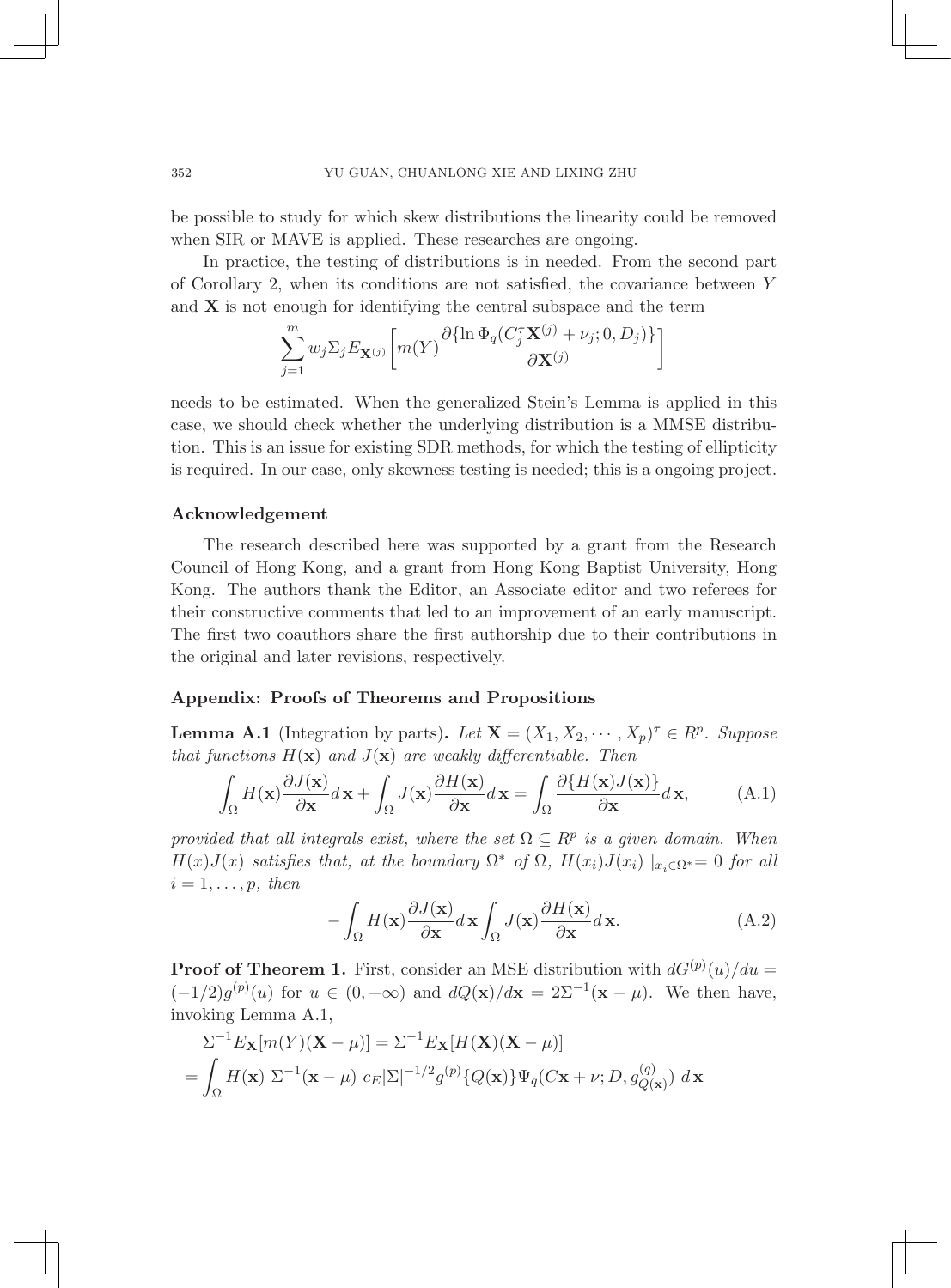MIXTURE MULTIVARIATE SKEW-ELLIPTICAL DISTRIBUTIONS

$$
= -c_E|\Sigma|^{-1/2} \int_{\Omega} H(\mathbf{x}) \Psi_q(C\mathbf{x} + \nu; D, g_{Q(x)}^{(q)}) dG^{(p)}\{Q(\mathbf{x})\}
$$
  
\n
$$
= c_E|\Sigma|^{-1/2} \int_{\Omega} \left[ \frac{\partial H(\mathbf{x})}{\partial \mathbf{x}} \Psi_q(C\mathbf{x} + \nu; D, g_{Q(x)}^{(q)}) + H(\mathbf{x}) \frac{\partial \Psi_q(C\mathbf{x} + \nu; D, g_{Q(\mathbf{x})}^{(q)})}{\partial \mathbf{x}} \right]
$$
  
\n
$$
\times G^{(p)}\{Q(\mathbf{x})\} d\mathbf{x}
$$
  
\n
$$
= E_{\mathbf{X}} \left[ \frac{\partial H(\mathbf{X})}{\partial \mathbf{X}} \cdot \frac{G^{(p)}\{Q(\mathbf{X})\}}{g^{(p)}\{Q(\mathbf{X})\}} \right]
$$
  
\n
$$
+ E_{\mathbf{X}} \left[ H(\mathbf{X}) \cdot \frac{G^{(p)}\{Q(\mathbf{X})\}}{g^{(p)}\{Q(\mathbf{X})\}} \cdot \frac{\partial \{\ln \Psi_q(C\mathbf{X} + \nu; D, g_{Q(\mathbf{X})}^{(q)})\}}{\partial \mathbf{X}} \right]
$$
  
\n
$$
= E_{\mathbf{X}} \left[ \frac{\partial h(\mathbf{B}^T \mathbf{X})}{\partial \mathbf{B}^T \mathbf{X}} \cdot \frac{G^{(p)}\{Q(\mathbf{X})\}}{g^{(p)}\{Q(\mathbf{X})\}} \right]
$$
  
\n
$$
+ E_{\mathbf{X}} \left[ m(Y) \cdot \frac{G^{(p)}\{Q(\mathbf{X})\}}{g^{(p)}\{Q(\mathbf{X})\}} \cdot \frac{\partial \{\ln \Psi_q(C\mathbf{X} + \nu; D, g_{Q(\mathbf{X})}^{(q)})\}}{\partial \mathbf{X}} \right],
$$

provided  $H(\mathbf{X}) = E(m(Y)|\mathbf{X})$ , where  $c_E = [\Psi_q(\nu; D + C\overline{\Sigma}C^{\tau}, g^{(q)})]^{-1}$ . Since the distribution function  $\Psi_q(C\mathbf{X} + \nu; D, g_{Q(x)}^{(q)}) \in [0, 1]$ , the boundary conditions  $G^{(p)}\{Q(x_i)\}\cdot\Psi_q(C^{\tau}\mathbf{X}+\nu;D,g^{(q)}_{Q(\mathbf{X})})\cdot H(\mathbf{x})|_{x_i\in\partial\Omega}=0$  simplified to  $G^{(p)}\{Q(x_i)\}\cdot$  $H(x_i)|_{x_i \in \partial \Omega} = 0$  for all  $i = 1, \ldots, p$ .

Now we show (3.5) for MMSE distributions. From their definition and the above proof for MSE distributions, we see that

$$
\begin{split} &E_{\mathbf{X}}[m(Y)(\mathbf{X}-\mu^{*})] \\ &= \sum_{j=1}^{m} w_{j} E_{\mathbf{X}^{(j)}} \bigg[ \frac{G_{j}^{(p)} \{ Q_{j}(\mathbf{X}^{(j)}) \} }{g_{j}^{(p)} \{ Q_{j}(\mathbf{X}^{(j)}) \} } \frac{\partial H(\mathbf{X}^{(j)})}{\partial \mathbf{X}^{(j)}} \bigg] \\ &+ \sum_{j=1}^{m} w_{j} \Sigma_{j} E_{\mathbf{X}^{(j)}} \bigg[ m(Y) \frac{G_{j}^{(p)} \{ Q_{j}(\mathbf{X}^{(j)}) \} }{g_{j}^{(p)} \{ Q_{j}(\mathbf{X}^{(j)}) \} } \frac{\partial \{\ln \Psi_{q}(C_{j}^{\tau} \mathbf{X}^{(j)} + \nu_{j}; D_{j}, g_{Q_{j}(\mathbf{X}^{(j)})}) \} }{\partial \mathbf{X}^{(j)}} \bigg] \\ &= \sum_{j=1}^{m} w_{j} \Sigma_{j} \mathbf{B} E_{\mathbf{X}^{(j)}} \bigg[ \frac{\partial h(\mathbf{B}^{\tau} \mathbf{X}^{(j)})}{\partial \mathbf{B}^{\tau} \mathbf{X}^{(j)}} \frac{G_{j}^{(p)} \{ Q_{j}(\mathbf{X}^{(j)}) \} }{g_{j}^{(p)} \{ Q_{j}(\mathbf{X}^{(j)}) \} } \bigg] \\ &+ \sum_{j=1}^{m} w_{j} \Sigma_{j} E_{\mathbf{X}^{(j)}} \bigg[ m(Y) \frac{G_{j}^{(p)} \{ Q_{j}(\mathbf{X}^{(j)}) \} }{g_{j}^{(p)} \{ Q_{j}(\mathbf{X}^{(j)}) \} } \frac{\partial \{\ln \Psi_{q}(C_{j}^{\tau} \mathbf{X}^{(j)} + \nu_{j}; D_{j}, g_{Q_{j}(\mathbf{X}^{(j)})}) \} }{\partial \mathbf{X}^{(j)}} \bigg]. \end{split}
$$

Here  $\mu^* = \sum_{j=1}^m \{E_{\mathbf{X}^{(j)}}[H(\mathbf{X}^{(j)})]/E_{\mathbf{X}}[H(\mathbf{X})]\} w_j \mu_j = \sum_{j=1}^m w_j \mu_j$ , because  $E_{\mathbf{X}^{(j)}}[H(\mathbf{X}^{(j)})] = E_{\mathbf{X}}[H(\mathbf{X})] = E(m(Y))$  for any  $1 \leq j \leq m$ . The proof is finished.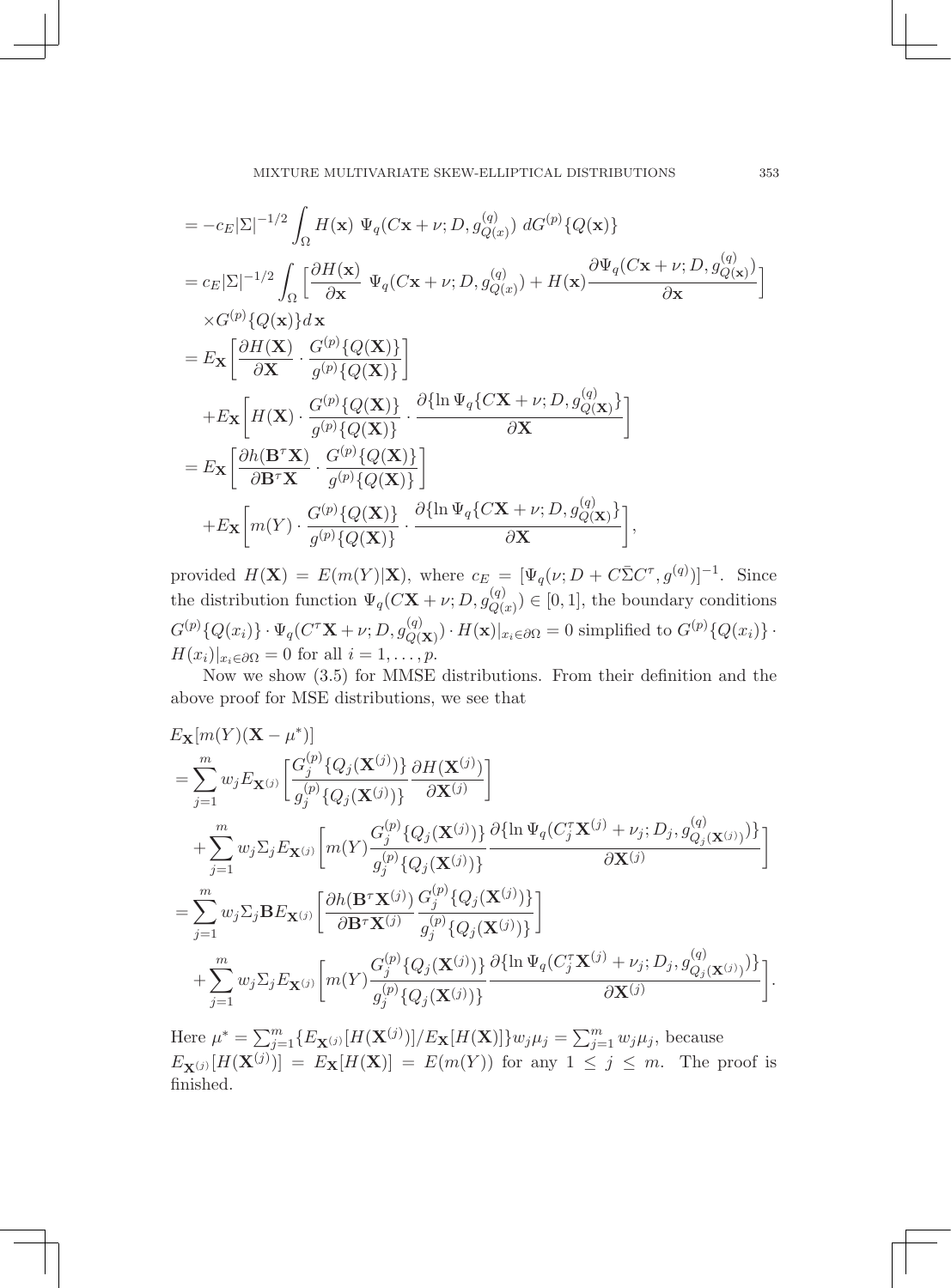Proof of Theorem 2. Write the right side of (4.4) as *M*(*t*) for any function *m*(*Y, t*). We know that  $M(t) = Bz(t)$  where  $z(t) = E$ **x**[{ $G^{(p)}$ { $Q$ (**X**)}/ $g^{(p)}$ { $Q$ (**X**)}}  $\times$ { $\partial h(\mathbf{B}^{\tau}\mathbf{X},t)/\partial \mathbf{B}^{\tau}\mathbf{X}$ } is a *K* × 1 vector. Thus *M*(*t*) lies in *S*<sub>*Y* |**x**, the corre-</sub> sponding eigenvector associated with the nonzero eigenvalue of  $M(t)M(t)$ <sup>*T*</sup> lies in  $S_{Y|X}$ . Then the corresponding eigenvectors associated with the nonzero eigenvalues of  $M = \int M(t)M(t)^{\tau}d$   $F_Y(t)$  lie in  $S_{Y|X}$ ,  $span(M) \subseteq S_{Y|X}$ . On the other hand, when  $Z = \int z(t)z(t)^{\tau}d F_Y(t)$  is non-singular,  $M = \mathbf{B}Z\mathbf{B}^{\tau}$  has K nonzero eigenvalues, so  $span(M) = S_{Y|X}$ .

### References

- Arellano-Valle, R. B. and Genton, M. G. (2010a). Multivariate unified skew-elliptical distributions. *Chilean J. Statist.* 1, 17-33
- Arellano-Valle, R. B. and Genton, M. G. (2010b). Multivariate extended skew-t distributions and related families. *Metron-International Journal of Statistics* LXVIII, 201-234.
- Azzalini, A. (1985). A class of distributions which includes the normal ones. *Scand. J. Statist.* 12, 171-178.
- Azzalini, A. and Dalla-Valle, A. (1996). The multivariate skew-normal distribution. *Biometrika* 83, 715-726.
- Branco, M. D. and Dey, D. K. (2001). A general class of multivariate skew-elliptical distributions. *J. Multivariate Anal.* 79, 99-113.
- Cabral, C. R. B., Lachos, V. H. and Prates, M. O. (2012). Multivariate mixture modeling using skew-normal independent distributions. *Comput. Statist. Data Anal.* 56, 124-142.
- Cook, R. D. (1998a). *Regression Graphics: Ideas for Studying Regressions through Graphics.* Wiley, New York.
- Cook, R. D. (1998b). Principal Hessian directions revisited. *J. Amer. Statist. Assoc.* 93,84-94
- Cook, R. D. and Li, B. (2002). Dimension reduction for conditional mean in regression. *Ann. Statist.* 30, 455-474.
- Cook, R. D. and Li, L. (2009). Dimension reduction in regression with exponential family predictors. *J. Comput. Graph. Statist.* 18, 774-791.
- Cook, R. D. and Nachtsheim, C. J. (1994). Re-weighting to achieve elliptically contoured covariates in regression. *J. Amer. Statist. Assoc.* 89, 592-599.
- Cook, R. D. and Weisberg, S. (1991). Sliced inverse regression for dimension reduction: Comment. *J. Amer. Statist. Assoc.* 86, 328-332.
- Dempster, A. P., Laird, N. M. and Rubin, D. B. (1977). Maximum likelihood from incomplete data via the EM Algorithm. *J. Roy. Statist. Soc. Ser. B* 39, 1-38.
- Dong, Y. X. and Li, B. (2010). Dimension reduction for non-elliptically distributed predictors: second-order methods. *Biometrika* 97, 279-294.
- Duan, N. and Li, K. C. (1991). A bias bound for least squares linear regression. *Statist. Sinica* 1, 127-136.
- Feng, Z. H., Wang, T. and Zhu, L. (2014). Transformation-based estimation. *Comput. Statist. Data. Anal.* 78, 186-205.
- Ferré, L. (1998). Determing the dimension in sliced inverse regression and related methods. *J. Amer. Statist. Assoc.* 93, 132-140.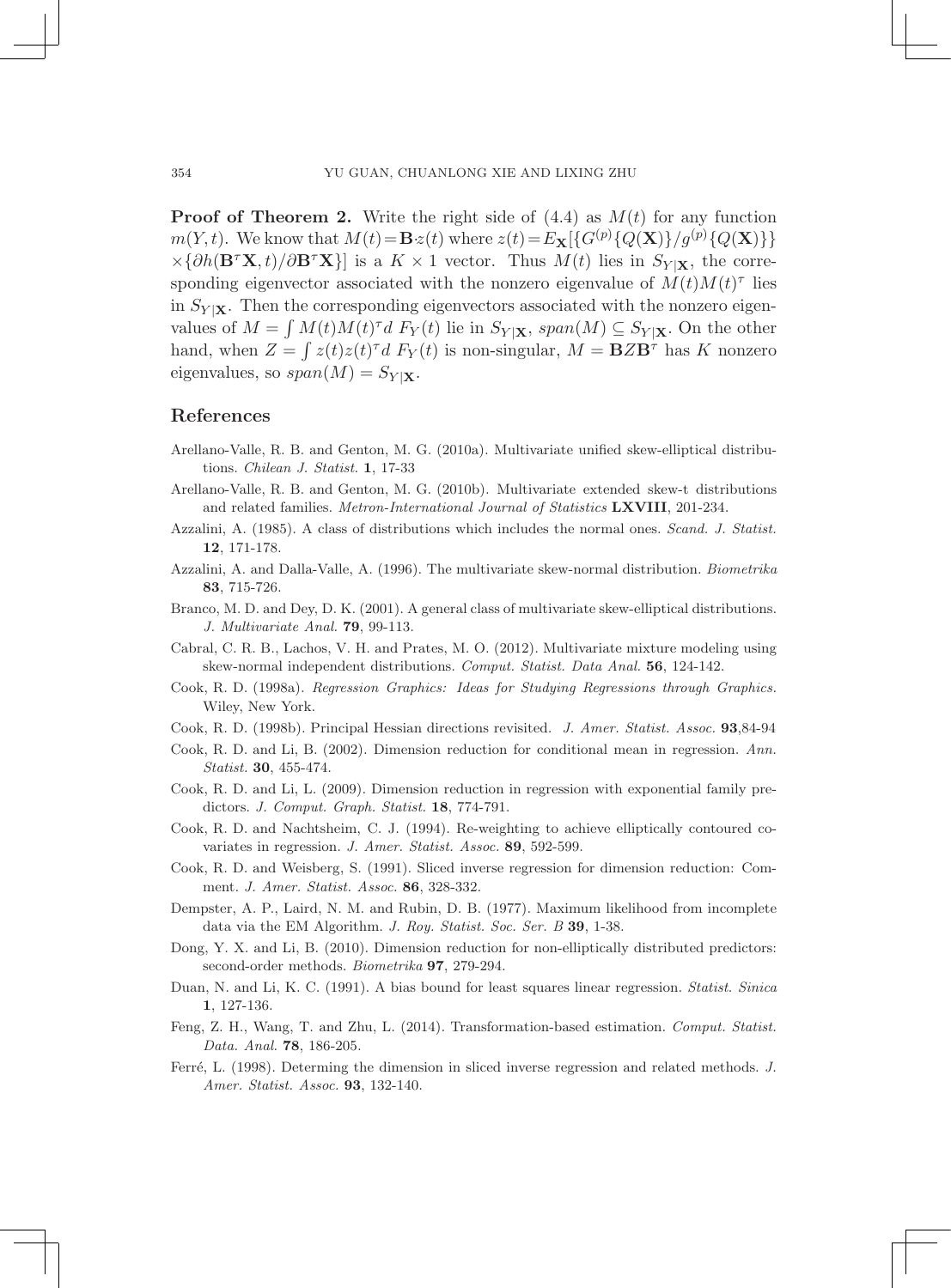MIXTURE MULTIVARIATE SKEW-ELLIPTICAL DISTRIBUTIONS 21

- Genton, M. G. (ed.) (2004). *Skew-elliptical Distributions and Their Applications: A Journey Beyond Normality.* Chapman & Hall/CRC, Boca Raton, Florida.
- Landsman, Z. and Neslehováb, J. (2008). Stein's Lemma for elliptical random vectors. *J. Multivariate Anal.* 99, 912-927.
- Li, B. and Dong, Y. X. (2009). Dimension reduction for non-elliptically distributed predictors. *Ann. Statist.* 37, 1272-1298.
- Li, B. and Wang, S. (2007). On directional regression for dimension reduction. *J. Amer. Statist. Assoc.* 102, 997-1008.
- Li, K. C. (1991). Sliced inverse regression for dimension reduction. *J. Amer. Statist. Assoc.* 86, 316-342.
- Li, K. C. (1992). On principal Hessian directions for data visualization and dimension reduction: Another application of Stein's Lemma. *J. Amer. Statist. Assoc.* 87, 1025-1039.
- Lin, T. I. (2009). Maximum likelihood estimation for multivariate skew normal mixture models. *J. Multivariate Anal.* 100, 257-265.
- O'Hagan, A. and Leonhard, T. (1976). Bayes estimation subject to uncertainty about parameter constraints. *Biometrika* 63, 201-202.
- Wu, Y. and Li, L. (2011). Asymptotic properties of sufficient dimension reduction with a diverging number of predictors. *Statist. Sinica* 21, 707-730.
- Yin, X. and Cook, R. D. (2002). Dimension reduction for the conditional *k*th moment in regression. *J. Roy. Statist. Soc. Ser. B* 64, 159-175.
- Yin, X. and Li, B. (2011). Sufficient dimension reduction based on an ensemble of minimum average variance estimators. *Ann. Statist.* 39, 3392-3416.
- Zeng, P. and Zhu, Y. (2010). An integral transform method for estimating the central mean and central subspaces. *J. Multivariate Anal.* 101, 271-290.
- Zhu, M. and Hastie, T. J. (2003). Feature extraction for nonparametric discriminant analysis. *J. Comput. Graph. Statist.* 12, 101-120.
- Zhu, L. P. and Zhu, L. X. (2009). Dimension reduction for conditional variance in regressions. *Statist. Sinica* 19, 869-883.
- Zhu, L. P., Zhu, L. X. and Feng, Z. (2010). Dimension reduction in regressions through cumulative slicing estimation. *J. Amer. Statist. Assoc.* 105, 1455-1466.
- Zhu, L. P., Zhu, L. X. and Wang, S. Q. (2010). On dimension reduction in regressions with multivariate responses. *Statist. Sinica* 20, 1291-1307.
- Zhu, L. X., Miao, B. Q. and Peng, H. (2006). On sliced inverse regression with high-dimensional covariates. *J. Amer. Statist. Assoc.* 100, 630-643.
- Zhu, Y. and Zeng, P. (2006). Fourier methods for estimating the central subspace and the central mean subspace in regression. *J. Amer. Statist. Assoc.* 101, 1638-1651.

Department of Statistics, Zhejiang Agriculture & Forest University, Zhejiang, China. E-mail: guanyu@zafu.edu.cn

Department of Mathematics, Hong Kong Baptist University, Hong Kong, China. E-mail: 14485435@life.hkbu.edu.hk

Department of Mathematics, Hong Kong Baptist University, Hong Kong, China. E-mail: lzhu@hkbu.edu.hk

(Received August 2015; accepted December 2015)